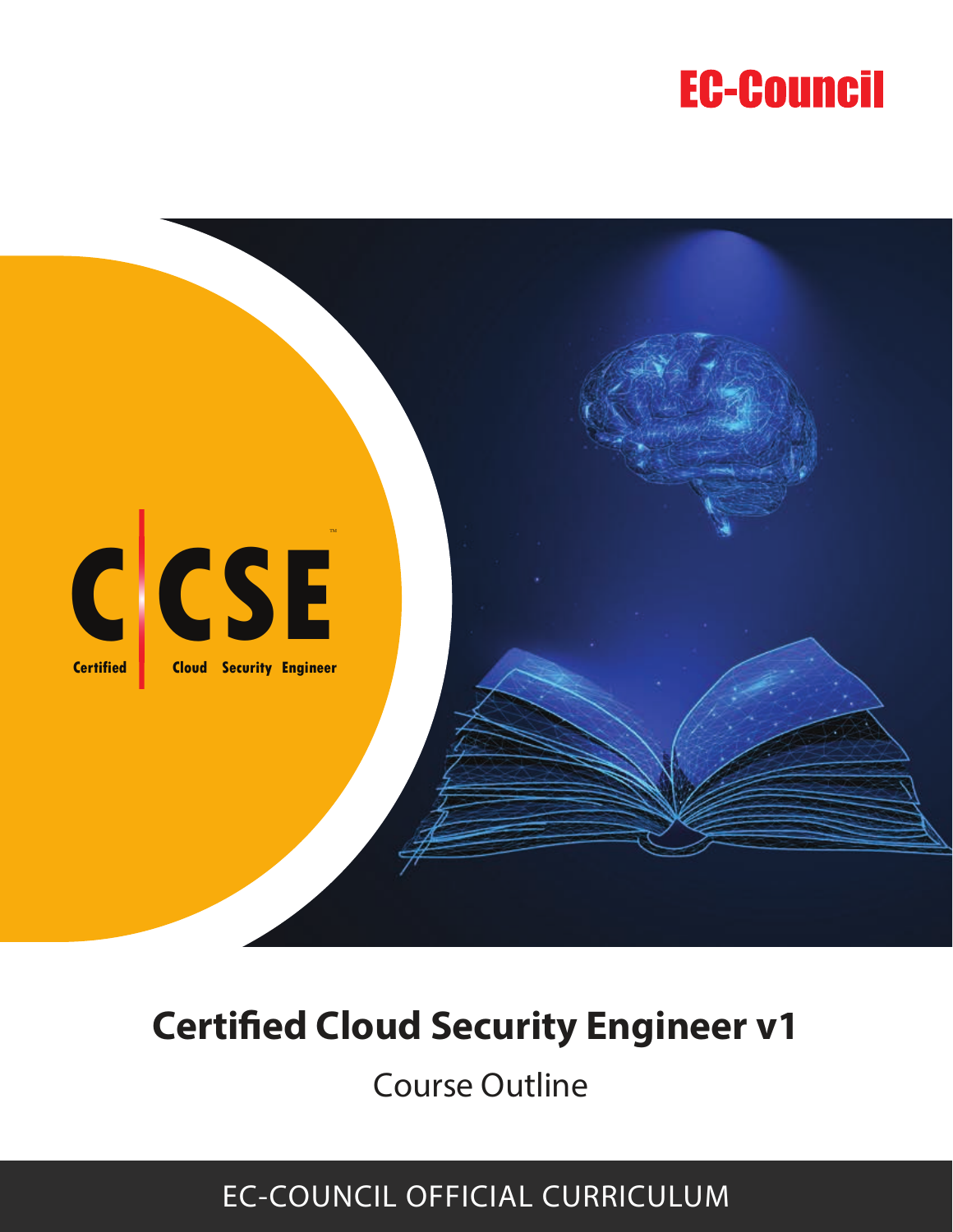# Certified Cloud Security Engineer (CCSE)v1 Outline

# Module 01 Introduction to Cloud Security

# LO#01: Understand Cloud Computing Fundamentals

- **Cloud Computing**
- **Cloud Computing Benefits**
- **Types of Cloud Service Models**
- Customer vs CSP Shared Responsibilities in IaaS, PaaS, and SaaS
- Cloud Deployment Models
- **NIST Cloud Deployment Reference Architecture**

# LO#02: Understand Cloud Security Objectives and Issues

- Core Cloud Security Objectives
- Cloud Security Concerns
- **Cloud Security Issues**
- **Core Cloud Security Risks, Threats, Vulnerabilities**

# LO#03: Understanding Cloud Security Insights

- **Cloud Security Vs Traditional Security**
- Cloud Security: Shared Responsibility
- **Elements of Cloud Security: Consumers Vs Providers**
- **If** Identity and Access Management (IAM)
- **Data Storage Security**
- **Network Security**
- **-** Monitoring
- Logging
- **Compliance**

# LO#04: Evaluate CSPs for Security before Consuming a Cloud Service

- $\blacksquare$  Evaluating the CSPs
- **Security Features Provided By AWS, Azure, and GCP**
- On-premise vs Third Party Security Controls Provided by Major CSPs

# LO#05: Discuss Security Shared Responsibility Model in Amazon Cloud (AWS)

- **Understanding AWS Shared Responsibility Model**
- Shared Responsibility Model: Infrastructure Services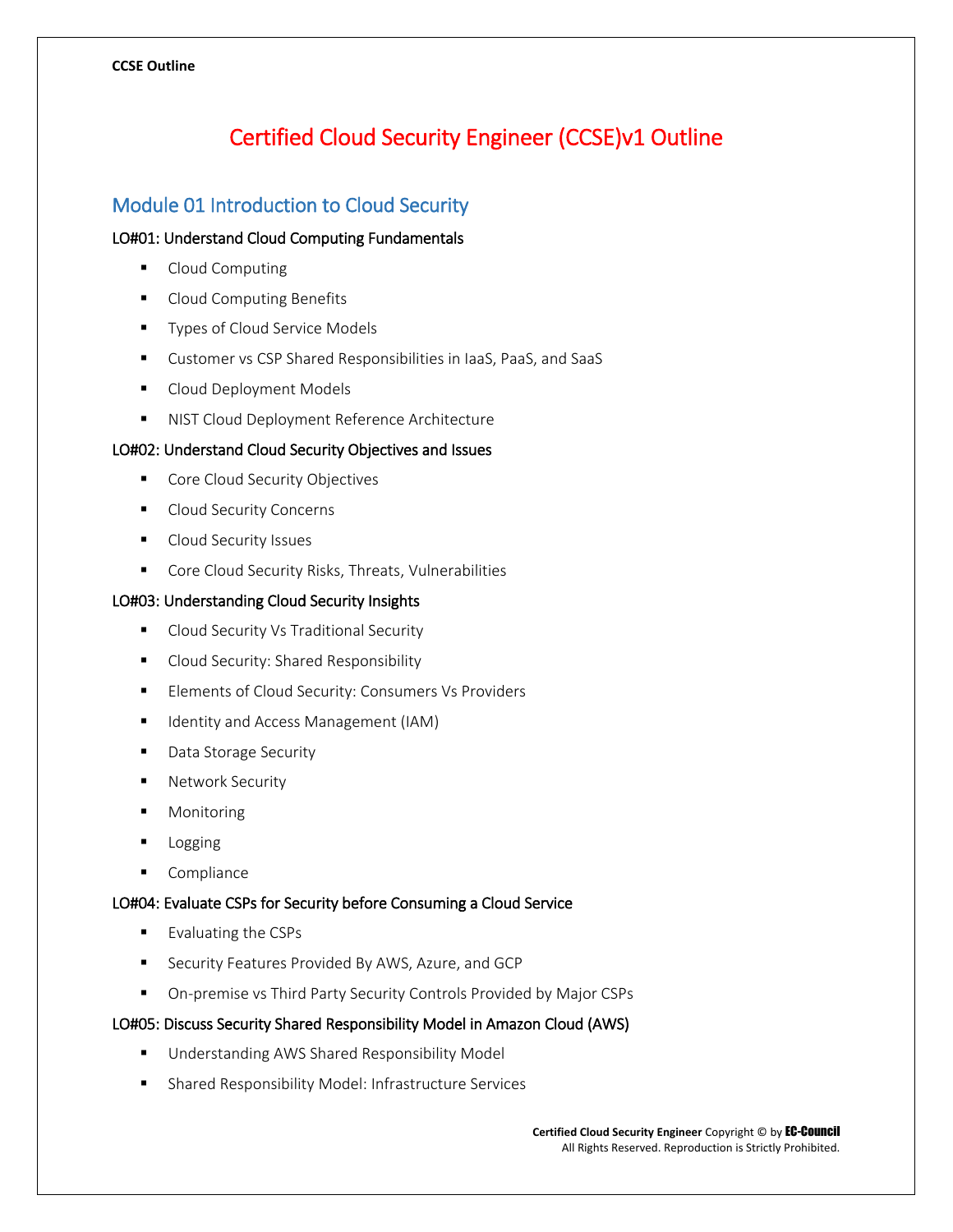- **EXEC** Shared Responsibility Model: Container Services
- **Shared Responsibility Model: Abstract Services**
- **AWS Secured Solution Design**

# LO#06: Discuss Security Shared Responsibility Model in Microsoft Azure Cloud

- **Understand Azure's Shared Responsibility Model**
- **Azure Secured Solution Design**

## LO#07: Discuss Security Shared Responsibility Model in Google Cloud Platform (GCP)

- **Understanding Google Cloud Shared Responsibility Model**
- GCP Secured Solution Design

# Module 02: Platform and Infrastructure Security in Cloud

# LO#01: Understand Cloud Platform and Infrastructure

- **What is Cloud Infrastructure?** 
	- o Cloud Platform and Infrastructure Components
	- o Network Component
	- o Network Virtualization
	- o Microsegmentation and Software-Defined Perimeter (SDP)
	- o Cloud Compute Virtualization
	- o Storage Virtualization
	- o Management Component

## LO#02: Understand the Risks and Threats Associated with Cloud Platform and Infrastructure

- Risks Associated with Cloud Platform and Infrastructure
	- o Policy and Organization Risks
	- o General Risks
	- o Virtualization Risks
	- o Non-Cloud-Specific Risks
	- o Cloud-Specific Risks
	- o Legal Risks
- Threats to Cloud Platform and Infrastructure
- **E** Challenges of Virtual Appliances

#### LO#03: Learn how to Secure the Key Components of Cloud Platform and Infrastructure

- **EXECLOUD Platform and Infrastructure Security**
- **EXECUTE Security of Physical and Environment Component**
- **EXECUTE Security of Management Component**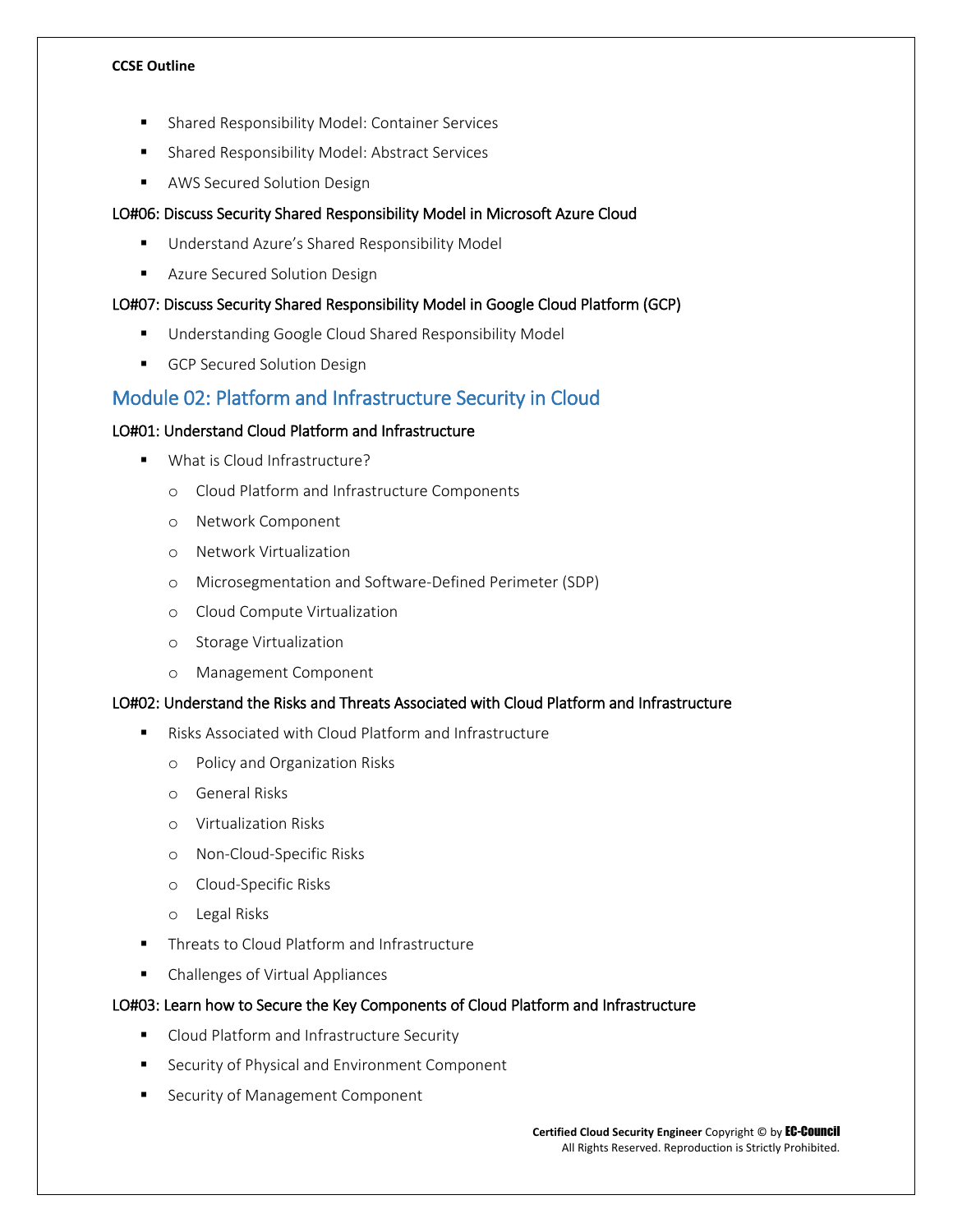- Management Component Security Providers Responsibility
- Security of Network Component
- Shared Responsibility Network Virtualization Security
- **SDN Security Benefits**
- **Network Component Security Considerations**
- **E** Compute Component Security
- **Container Security**
- **Virtual Machine Image Security**
- **Storage Component Security**
- **URIGAL** Virtualization Component Security
- **E** Compute Virtualization Security Shared Responsibility
- **EXECLOUD Service Providers Virtualization Security Practices**
- **IMPACT OF CLOUD ON Entitlements, Authorization, and Access Management**
- Managing Users and Identities for Cloud Computing
- **EXECUTE:** Authentication and Credentials
- **IF IAM Standards for Cloud Computing**
- **Entitlement and Access Management**
- **Privileged User Management**
- **Workload Security**
- **Standard Workload Security Controls**
- **Workload Security Monitoring and Logging**
- **IMMUTABLE Workloads to Enhance Security**
- **ULA Vulnerability Assessment in Cloud Environment**
- Risk Audit Mechanisms

# LO#04: Learn how to Design a Secure Data Center in Cloud

- Cloud Data Center
- **Architecture of Cloud Data Center**
- **Physical Design Considerations for Data Center**
- Physical Network and Storage Design Considerations for Data Centers
- **Logical Design Considerations for Cloud Data Center**
- **Environmental Design of Cloud Data Center**

#### LO#05: Understand Cloud Platform and Infrastructure Security in AWS

**Physical and Environment Security**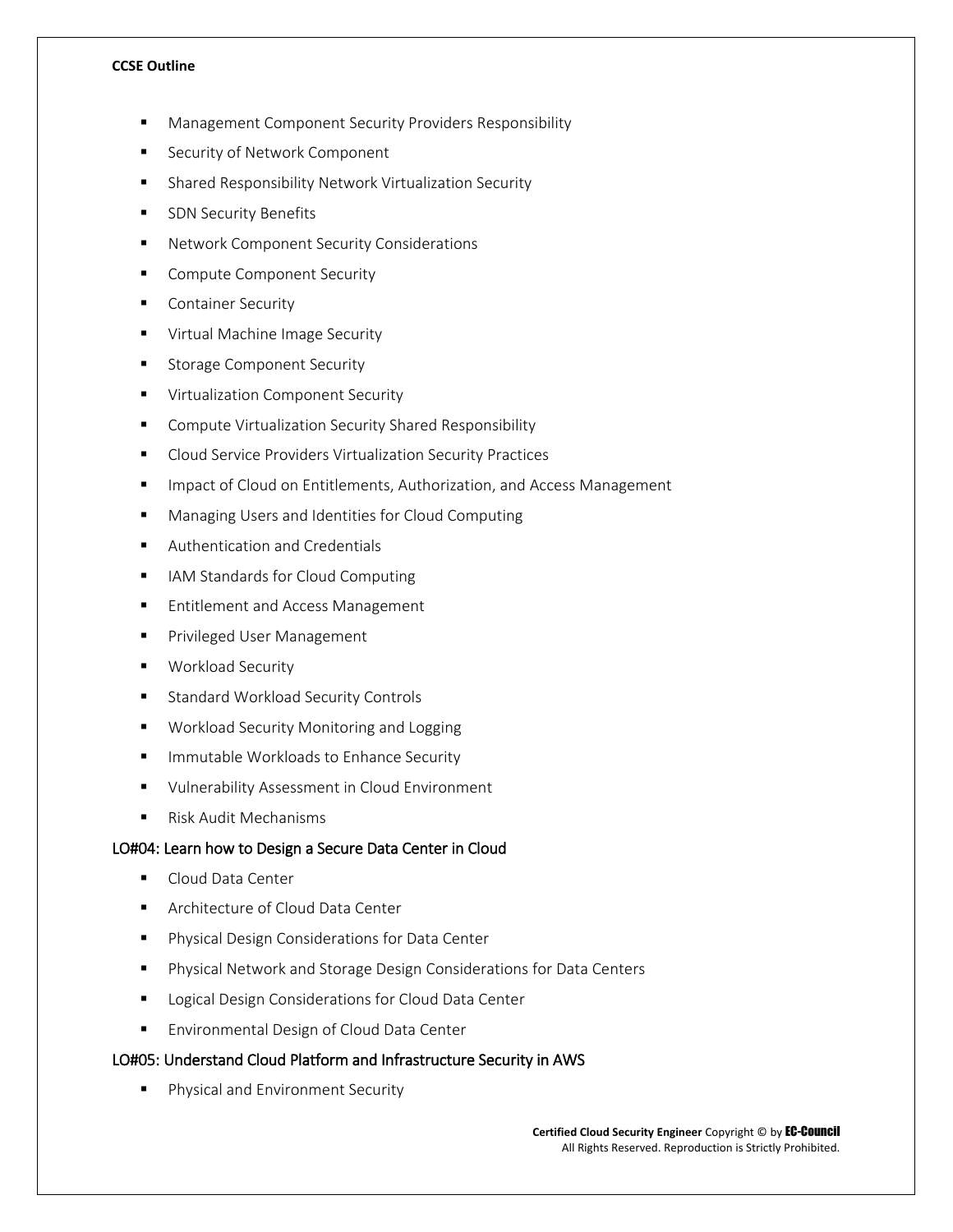- Network Service Security: Elastic Load Balancing Security
- Network Service Security: Amazon Virtual Private Cloud (Amazon VPC) Security
- Network Service Security: EC2-VPC Network Access Control Features
- **Amazon Route 53 Security**
- **Amazon CloudFront Security**
- **Amazon Direct Connect Security**
- Compute Service Security: Amazon Elastic Compute Cloud (Amazon EC2) Security
- **Compute Service Security: Auto Scaling Security**
- Deployment and Management: AWS Identity and Access Management (IAM)

## LO#06: Learn how to Implement Cloud Platform and Infrastructure Security in AWS

- **EXEC** Create Security Group to Secure EC2 Instance
- **Utilize Separate VPCs to Isolate Infrastructure**
- Use AWS Network ACLs to Secure the VPC
- Enable VPC Flow Logs to Monitor Network Traffic
- **EXECUTE VPC by Deploying AWS Network Firewall**
- Disable Password-Based Remote Logins on Amazon Linux Instance
- **E** Create Amazon EBS Snapshots for Data Backup
- **Amazon Infrastructure Security Best Practices**

# LO#07: Understand Cloud Platform and Infrastructure Security in GCP

- Secure Low-Level Infrastructure
- Secure Service Deployment
- Secure Internet Communication
- Securing the Google Cloud Platform

#### LO#08: Learn how to Implement Cloud Platform and Infrastructure Security in Google

- Set up the Google Cloud Organization Structure
- **Control Access to Google Cloud Resources**
- Use Dynamic Routing when possible
- **Utilize VPC to Define the Network**
- **Use Custom-Mode VPC Network in Google Cloud**
- **Use Shared VPC for Administrating Multiple Working Groups**
- Use VPC Flow Logs to Monitor Network Traffic of VMs
- Enforce Compute Engine Rightsizing Recommendations
- **EXECT** Create Firewall Rules to Manage Traffic in GCP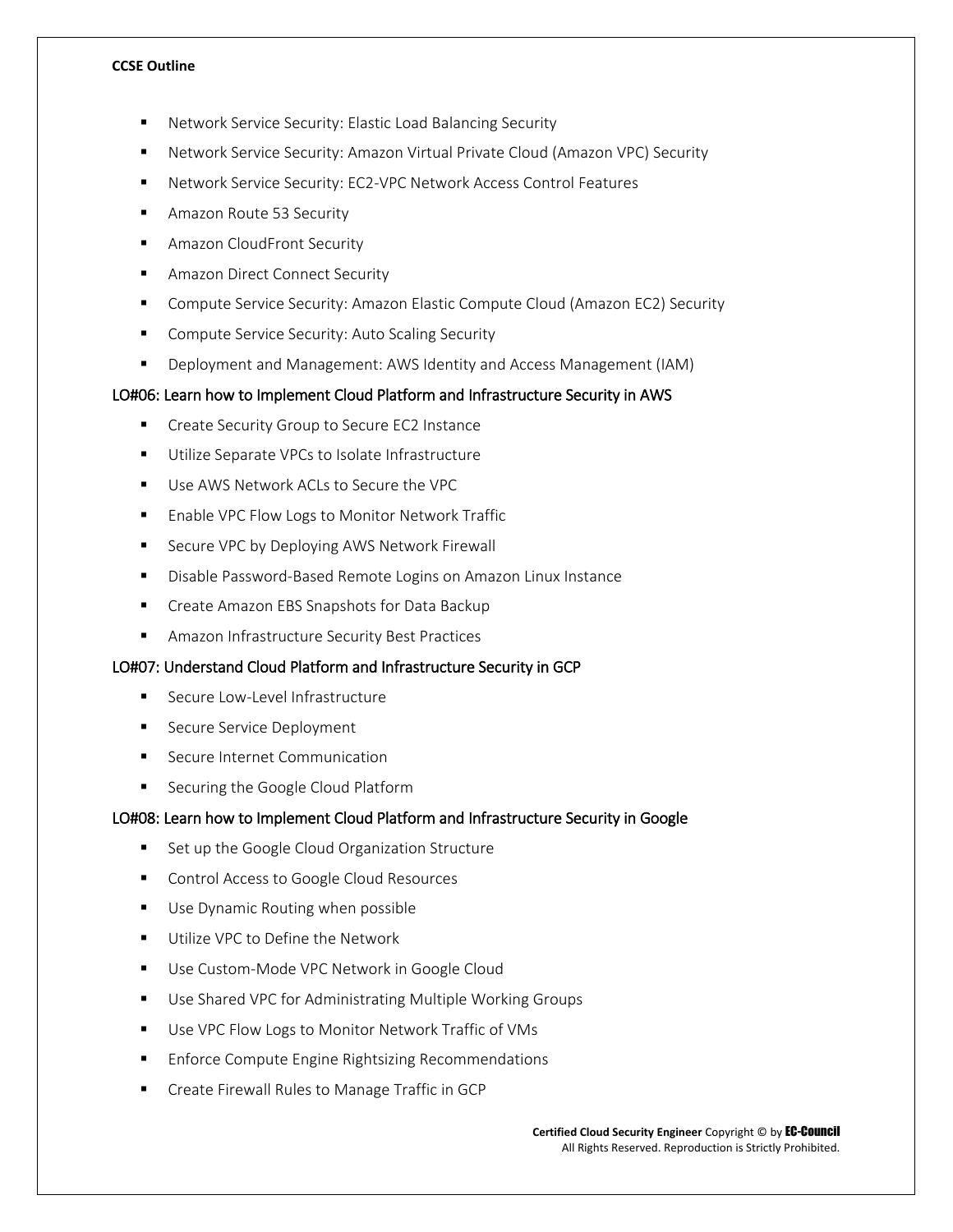**Infrastructure Security Best Practices** 

# LO#09: Understand Cloud Platform and Infrastructure Security in Microsoft Azure

- **Azure Facilities, Premises, and Physical Security**
- **Azure Infrastructure Availability**
- **Azure Information System Components**
- **Azure Network Architecture**
- **The Azure Production Network Security**
- **Azure Infrastructure Monitoring**
- **Azure Infrastructure Integrity**

# LO#10: Learn to Implement Cloud Platform and Infrastructure Security in Microsoft Azure

- **Set up Availability Zones within Azure Region**
- Grant Conditional Access to Azure Resources
- **Enforce Azure Disk Encryption**
- **Implement Virtual Network Service Endpoints**
- **Use Just-in-Time (JIT) to Secure Management Ports**
- **IMPLEMENT Hub-Spoke Network Topology**
- **Disable RDP/SSH Direct Access to VMs in Azure**
- Configure Azure Bastion to Secure RDP/SSH Access to Azure VMs
- Use Network Security Group (NSG) to Filter Virtual Network Traffic
- **Deploy Azure Firewall to Secure Azure Virtual Network Resources**
- **Use Azure Security Center**
- **Infrastructure Security Best Practices**

Exercise 01: Implementing AWS Identity and Access Management

Exercise 02: Implementing AWS Key Management Services

Exercise 03: Creating Secure EC2 Instances in AWS Virtual Private Cloud (VPC)

Exercise 04: Implementing Role-Based Access Control in Microsoft Azure

Exercise 05: Deploying a Secure Windows Server VM in Azure with Antimalware Extension Enabled

Exercise 06: Blocking Management Ports with Azure Security Center to Prevent Brute Force Login Attacks on Virtual Machines in Azure

Exercise 07: Implementing Role Based Access Control with GCP IAM

Exercise 08: Securing GCP Instances using Firewall Rules

Exercise 09: Implementing Secure Deployments in GKE with Binary Authorization

Exercise 10: Implementing a Private Secure Connection Between Instances with VPC Network Peering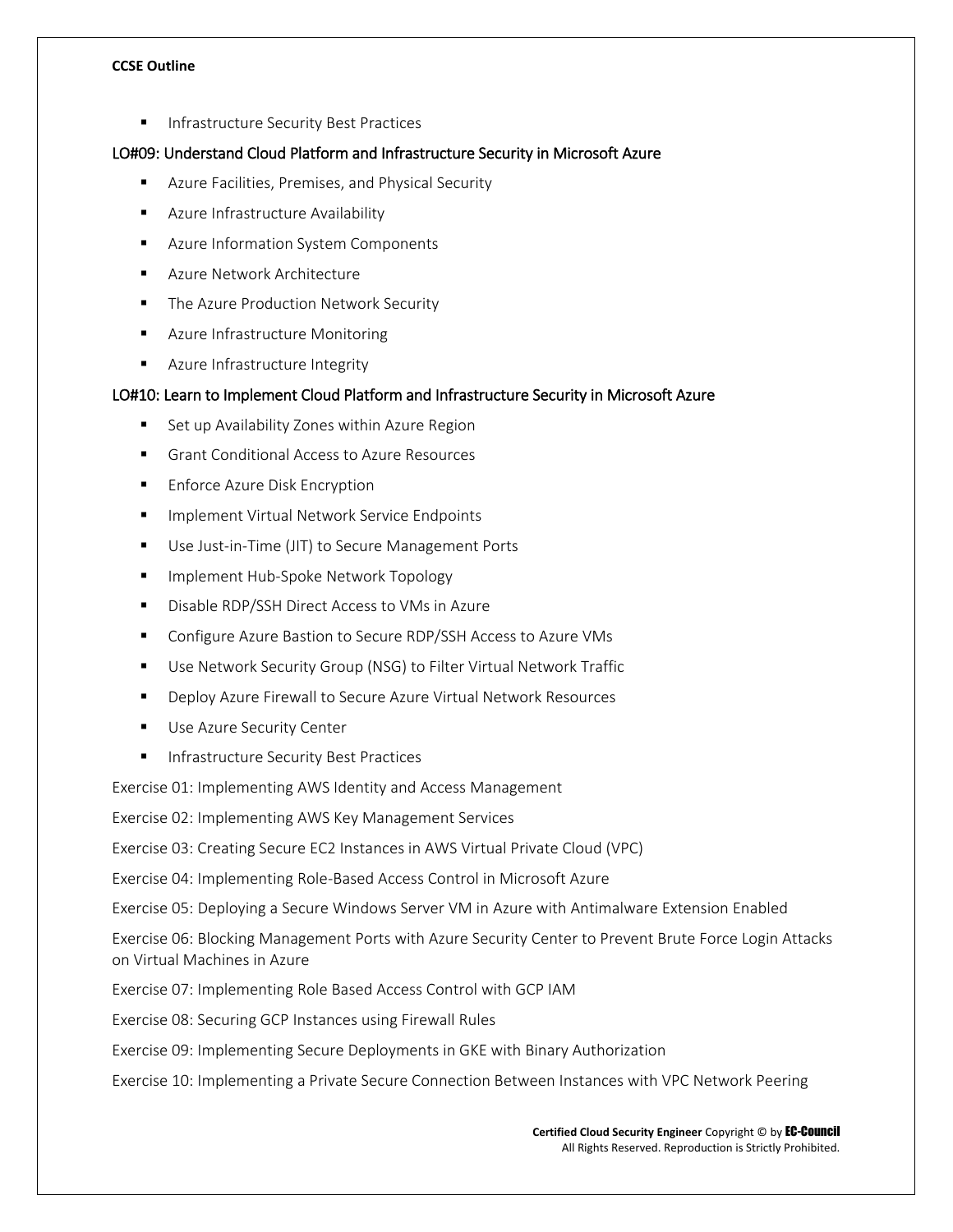# Module 03 Application Security in Cloud

# LO#01: Understand Cloud Application Security

- **What is Cloud Application?**
- **EXECURITY Benefits of Cloud Applications**
- **What is Cloud Application Security?**
- **EXECUTE:** Security Challenges of Cloud Applications
- **E** Cloud Application Security Responsibilities across Cloud Service Models

# LO#02: Discuss cloud application security risks

- Common Cloud Application Vulnerabilities and Risks OWASP Top 10
- **Focus on Cloud-Specific Risks**
- Scope of Cloud Application Security

# LO#03: Understand Secure Software Development Lifecycle (SSDLC) of Cloud Applications

- Secure Design and Development
- **SSDLC Phases**
- **Cloud Application Architecture**
- **Built-in and Add-on Security in Cloud**
- **EXECONS** Considerations for Designing Secure Application in Cloud
- Best Practices for Secure Cloud application Design and Architectures
- **PaaS Security Configuration**

# LO#04: Understand DevOps and Continuous Integration/ Continuous Deployment (CI/CD)

- **E** Common Cloud Application Deployment Pitfalls
- SSDLC and automated DevOps processes
- **Integrate Vulnerability Assesment in CD/CI Pipeline**
- **Deployment Pipeline Security**
- **Devops and DevSecOps**
- Using Infrastructure as Code for Secure Deployment
- **EXECURITY Security activities for Cloud Application Security**

# LO#05: Discuss cloud application security controls

- Perform Application Threat Modeling
- Ensure Application Data Security
- Design Appropriate Identity and Access Management (IAM) Solutions
- Design Appropriate Identity and Access Management (IAM) Solutions
- **Adopt Penetration Testing for Cloud Applications**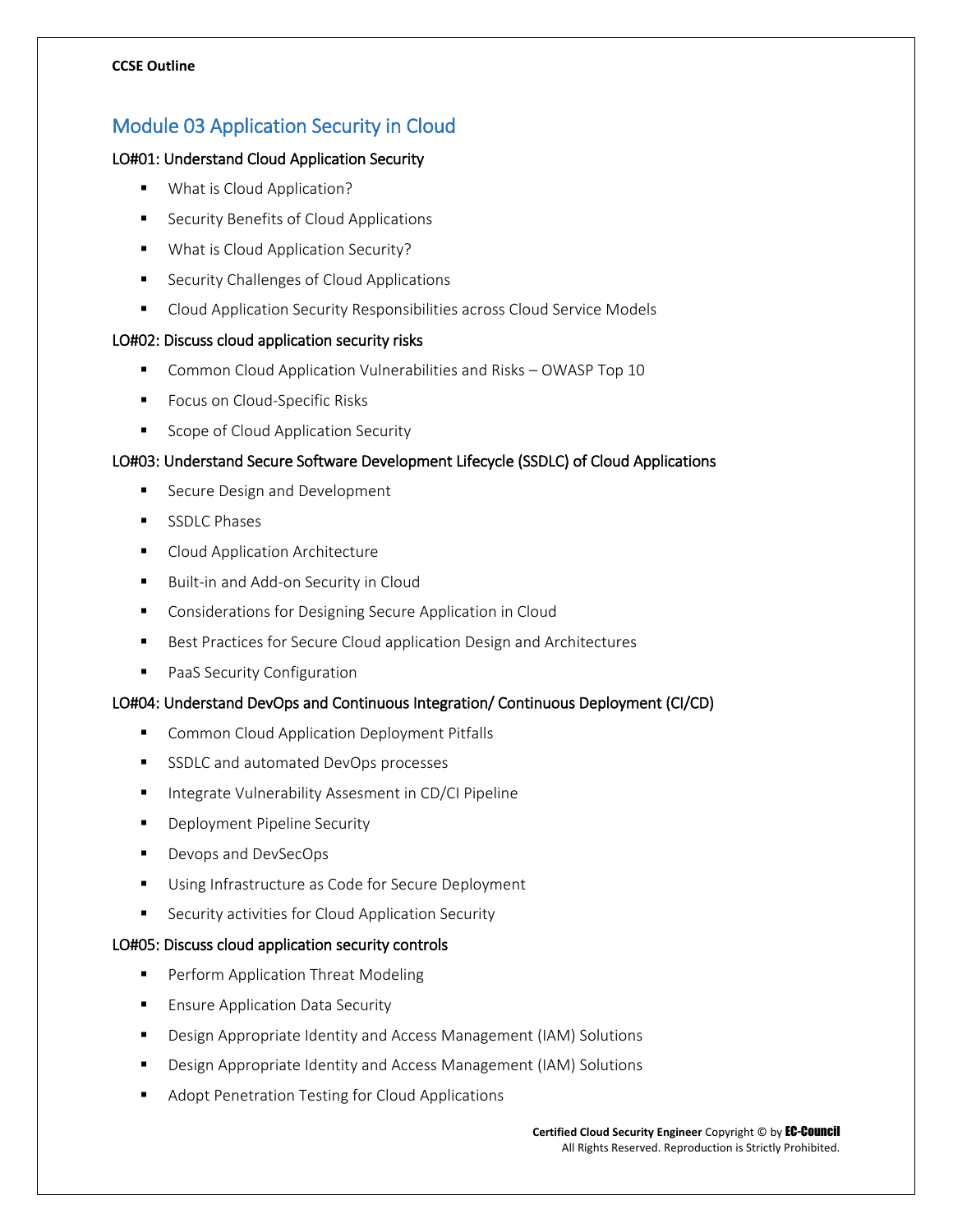- Secure Code Reviews
- Implement Quality of Service
- Application Security Testing
- **IMPLEMENTE Anditional Security Devices for Application Security**
- **Application Security: Implement Web Application Firewall (WAF)**
- **Application Security: Database Activity Monitoring (DAM)**
- Application Security: Implement Extensible Markup Language (XML) firewalls
- Application Security: Implement Cryptography
- **Application Security: Sandboxing**
- **Application Security: Application Virtualization and orchestration**
- **Enforce Compliance, Governance, and Security Policies using CASB**
- **Enforce Compliance, Governance, and Security Policies using CASP**
- **IMPLEMENT RUNTED Application Self Protection (RASP)**
- **E** Cloud Application Security Audit Checklist
- **E** Cloud Application Security Considerations for Cloud Provider
- **Cloud Application Security Recommendations**

# LO#06: Understand Application Security Features in AWS

- **AWS Application Security Features**
- **AWS Identity and Access Management**
- AWS WAF Web Application Firewall
- **Amazon Cloud Front**
- **AWS Shield**
- **Amazon Inspector**
- Amazon Cloud Watch
- **Securing Amazon Machine Images (AMI)**
- AWS Application Infrastructure Security: Network Security
- **AWS Application Security Best Practices**

# LO#07: Learn How to Implement Application Security in AWS

- AWS IAM: Lock Your AWS Account Root User Access Keys
- **AWS IAM: Create Individual IAM Users**
- AWS IAM: Use Groups to Assign Permissions to IAM Users
- AWS IAM: Grant Least Privilege
- **AWS IAM: Use AWS-managed Policies**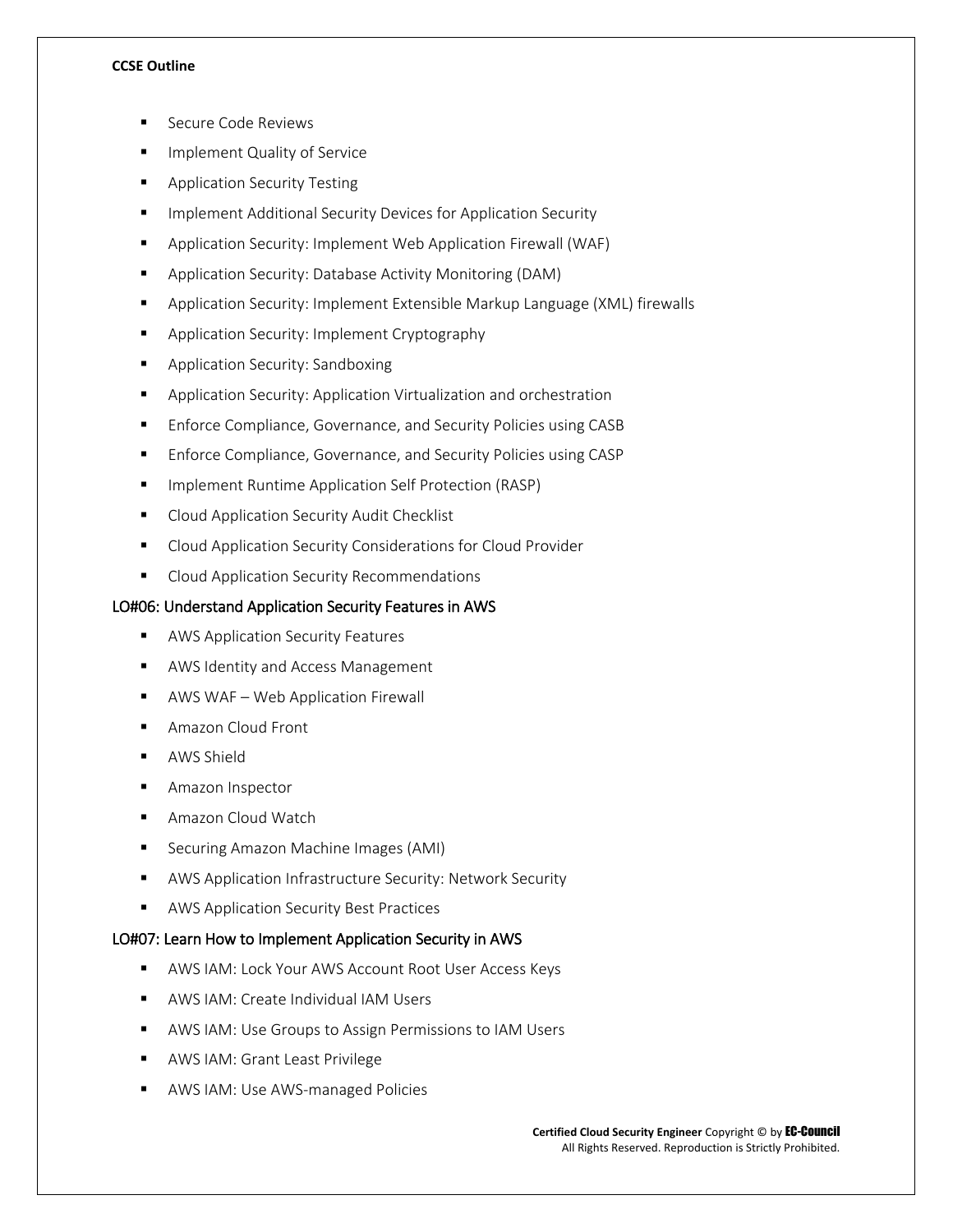- AWS IAM: Use Customer-managed Policies Instead of Inline Policies
- AWS IAM: Use Access Levels to Review IAM Permissions
- AWS IAM: Configure a Strong Password Policy for Users
- AWS IAM: Enable MFA for Privileged Users
- AWS IAM: Use Roles for Amazon EC2 Instances
- **AWS IAM: Rotate Security Credentials Regularly**
- AWS IAM: Use Roles to Delegate Permissions and Do Not Share Access Keys
- **AWS IAM: Remove Unnecessary Credentials**
- AWS IAM: Monitor Activity of AWS Account
- **AWS IAM Application Security Best Practices**
- **Application Infrastructure Security: SSL Termination at Application Load Balancer**
- Application Infrastructure Security: SSL Termination at Elastic Load Balancer
- Application Infrastructure Security: SSL Termination at Network Load Balancer
- Application Infrastructure Security using Bastion Host
- **E** Securing Application Infrastructure using Systems Manager
- **Application Data Security using AWS Secrets Manager**
- **Detect and Respond to Application Attacks using AWS Config**
- Detect and Respond to Application Attacks using VPC Flow Logs
- **Detect and Respond to Application Attacks using Amazon Guard Duty**

## LO#08: Understand Application Security Features in Azure

- **Azure Application Security Features**
- **Azure CDN**
- **Azure Web Application Firewall**
- **Azure DDOS Protection Service**
- **Azure Security Centre**
- **Azure Monitor**
- **Azure Application Security Best Practices**

#### LO#09: Learn How to Implement Application Security in Azure

- **Azure Threat modeling**
- Azure IAM App Security Configuration: Enable Single-Sign-on
- **Azure IAM App Security Configuration: Turn on Conditional Access**
- Azure IAM App Security Configuration: Implement Role-based Access Control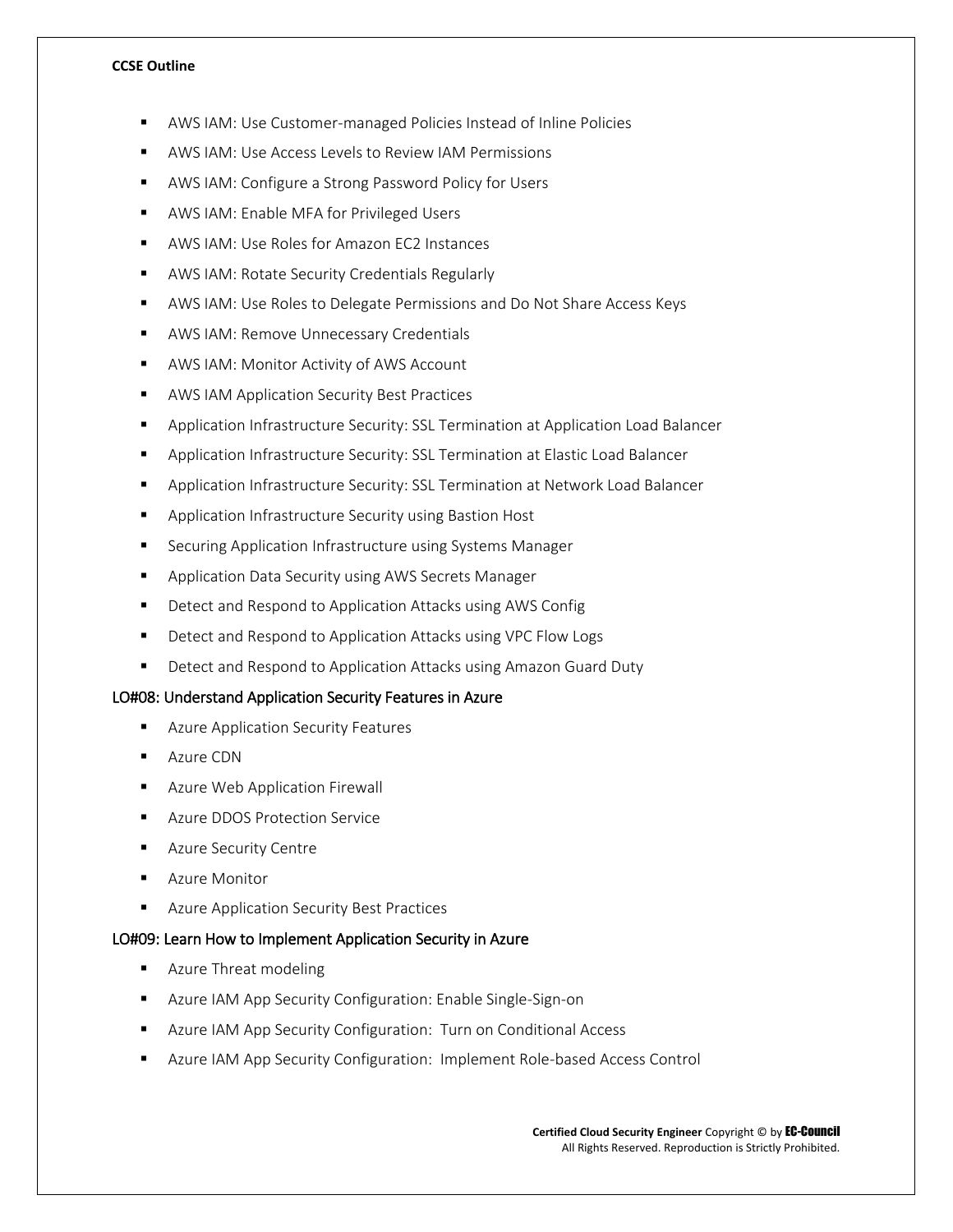- Azure IAM App Security Configuration: Implement Password Hash Synchronization with Azure AD Connect Sync
- **EXECUTE:** Securing Application Infrastructure using Azure Front Door
- **E** Securing Application Infrastructure using Traffic Manager
- **E** Securing Application Infrastructure Using Application Gateway
- **Securing Application Infrastructure using Azure Load Balancer**
- **Azure Detection and Response to Threats**
- **•** Detect and Respond to Threats using Azure Sentinel
- **Detect and Respond to Threats using Microsoft Anti-malware**
- **•** Detect and Respond to Threats using Cloud App Security
- **•** Detection and Respond to Threats using Application Insights
- **Detect and Respond to Threats using Anomaly Detector**

# LO#10: Understand Application Security Features in GCP

- GCP Application Security Features
- Web Application and API Protection (WAAP)
- **App Engine Firewall**
- **Cloud Security Scanner**
- **Cloud Identity Aware Proxy**
- **Cloud Endpoints**
- **Secrets Manager**

# LO#11: Learn How to Implement Application Security in GCP

- GCP IAM Security Configurations for Application Security
- GCP IAM: Rotate Service Account Keys
- GCP IAM: Grant Least Privileges to Avoid Primitive Roles
- GCP IAM: Grant Predefined Roles
- GCP IAM: Create Separate Service Account
- **Securing Application Infrastructure**
- **•** Detect and Respond to Threats using GCP Operations Suite
- **Application Security Tools**
- GCP Application Security Best Practices

Exercise 01: Implementing Web Application Firewall in AWS

Exercise 02: Enforcing Principle of Least Privilege with SAML-based Single Sign-on in Azure

Exercise 03: Using Azure AD Multi-Factor Authentication Settings to Block and Unblock Microsoft Azure User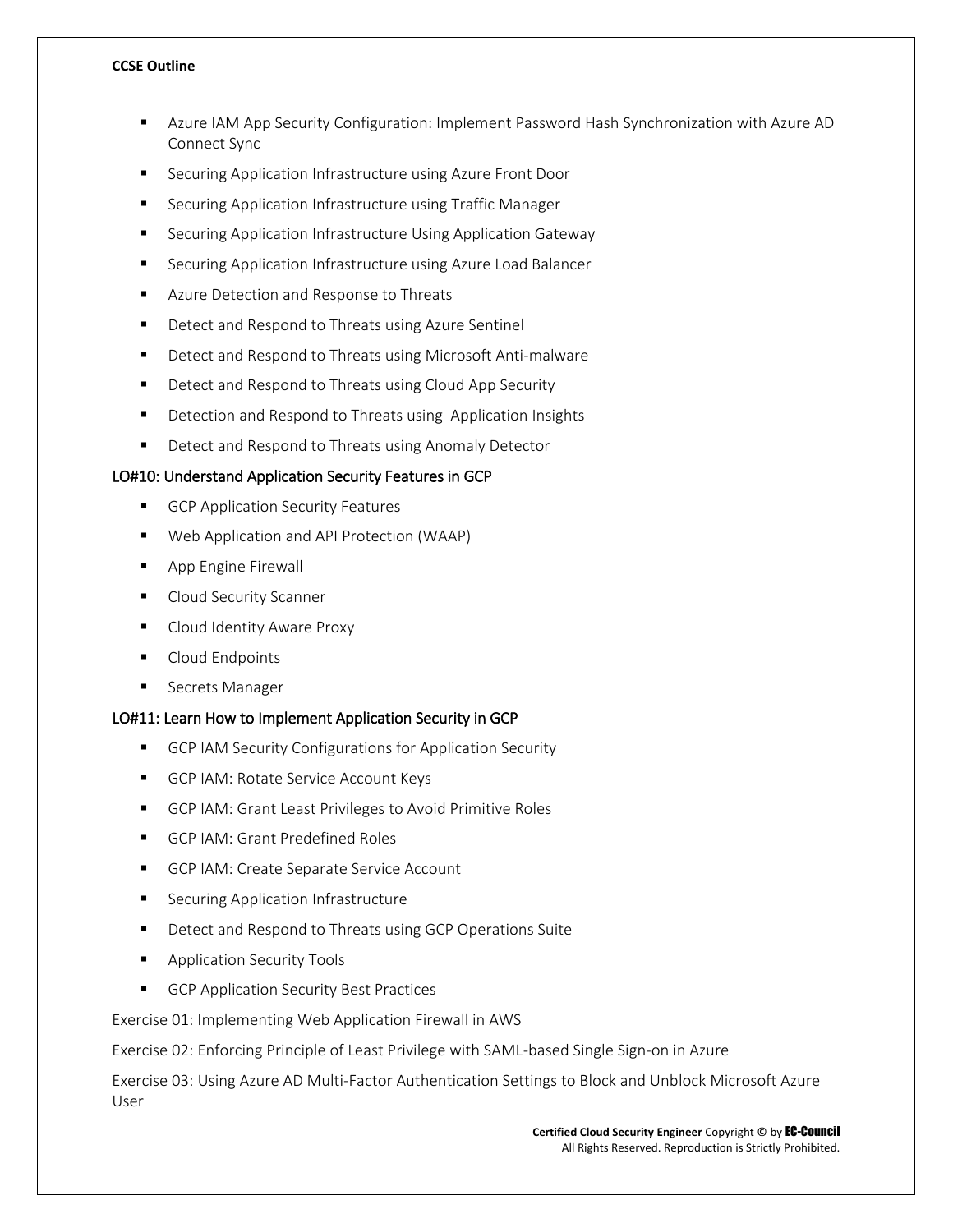Exercise 04: Restricting Access to App Engine Applications in GCP with Cloud IAP

# Module 04 Data Security in Cloud

# LO#01: Understand Data Security in Cloud

- What is Cloud Storage?
- Benefits of Cloud Storage
- **What is Cloud Data Security?**
- **Importance of Cloud Data Security**

# LO#02: Discuss cloud data storage fundamentals

- Cloud Storage Concepts
- **Types of Cloud Data Storage**
- **RAID Technology in Cloud Data Storage**
- **Storage Techniques in Cloud**
- **Intelligent Storage Device Components in Cloud**
- **Cloud Storage Mechanisms**
- Cloud Storage Design Patterns

# LO#03: Understand the cloud storage architecture and life cycle phases

- **Cloud Data Storage Architecture: Volume Storage**
- **Cloud Storage Architecture: Object-Based Storage**
- **Cloud Storage Architecture: Cloud Database**
- **Cloud Storage Architecture: Raw Storage, Long-term Storage, Ephemeral Storage**
- **Content Delivery Network (CDN)**
- Cloud Data Life Cycle Phases

# LO#04: Evaluate the risks, attacks, and issues in cloud data storage

- Issue and Threats to Cloud Data Storage
- Best Practices for Cloud Data Storage

# LO#05: Understand data security strategies and technologies in the cloud

- Cloud Storage Data Encryption
- Key Management and Encryption Architectures
- **Encryption in IaaS, PaaS, and SaaS**
- **Cloud Storage Encryption Tools: Boxcryptor**
- **Cloud Storage Encryption Tools: VeraCrypt**
- **Cloud Storage Encryption Additional Tools**
- **Enhancing Encryption Strength: Hardware / Software Protection**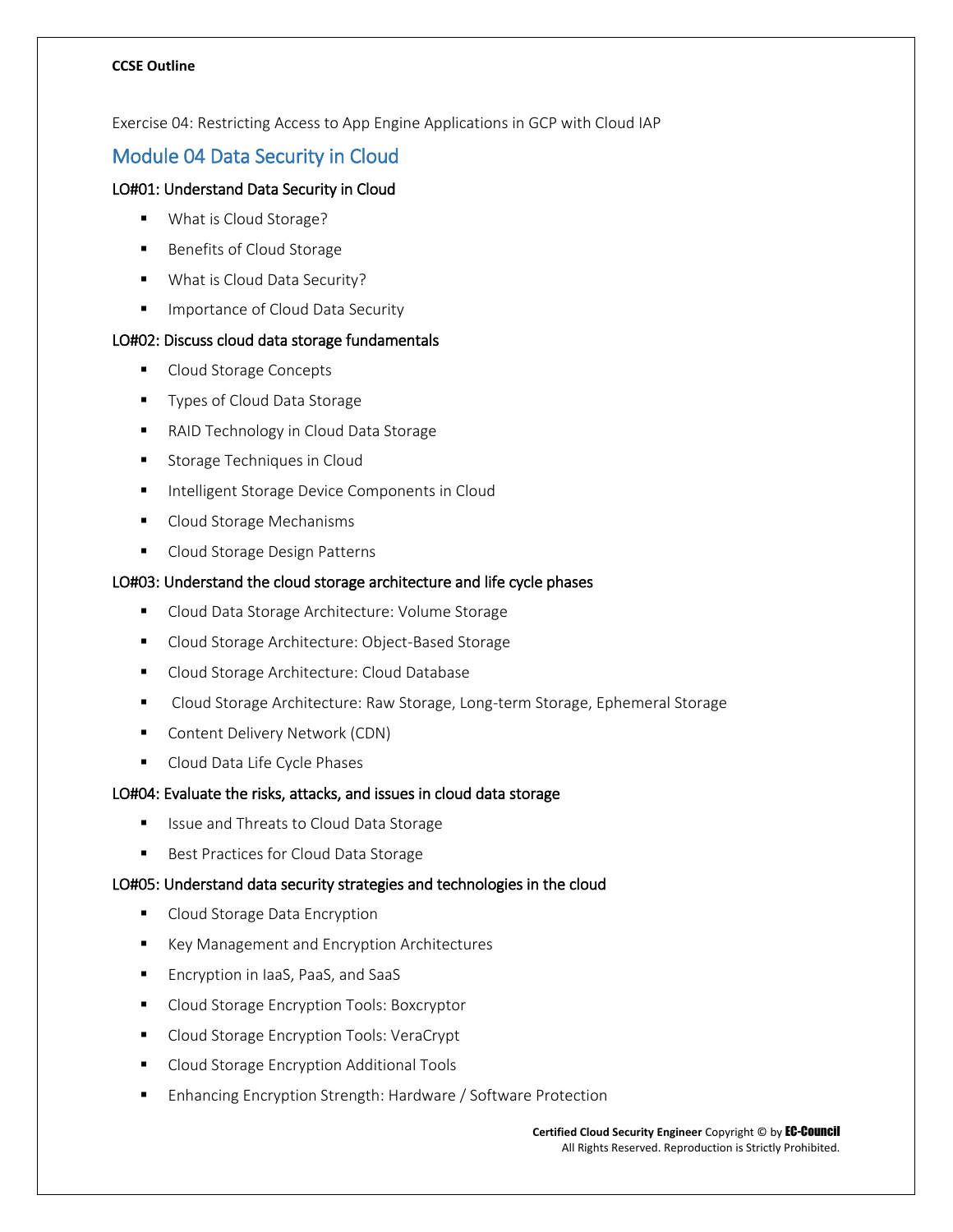- Tips to Protect Encryption Keys
- Cloud Data Access Control
- **Hashing**
- Data Masking
- **Tokenization**
- **Anonymization**
- Data Loss Prevention (DLP)
- Data De-Identification and Data Re-Identification
- Data Migration in Cloud
- **Manage Data Migration to the Cloud**
- **E** Sensitive Data
- **Data Protection (Rest, At Transit, In Use)**
- **Data Redundancy in Cloud**
- **Geofencing**
- **Securing Data Transfer in Cloud**
- **Cloud Data Audit**
- **Database Activity Monitoring and File Activity Monitoring**

# LO# 06: Discuss Information Rights management Systems

- **Information Rights Management (IRM)**
- Challenges with Information Rights Management (IRM)
- **Solutions for Successful IRM Implementation**

# LO# 07: Discuss Data retention and archiving strategies

- **•** Data Retention Policies
- Data Deletion Procedures and Mechanisms
- Data Archiving Procedures and Mechanisms

# LO#08: Discuss Storage and Analysis of Data events

- Definition of Event Sources and Requirement of Identity Attribution
- **Storage and Analysis of Data Events**
- Chain of Custody and Non-repudiation

# LO#09: Understand storage services in Amazon Webservices (AWS)

- What is AWS Storage?
- AWS Storage Services: Amazon Simple Storage Service (Amazon S3)
- **AWS Storage Services: Amazon Glacier**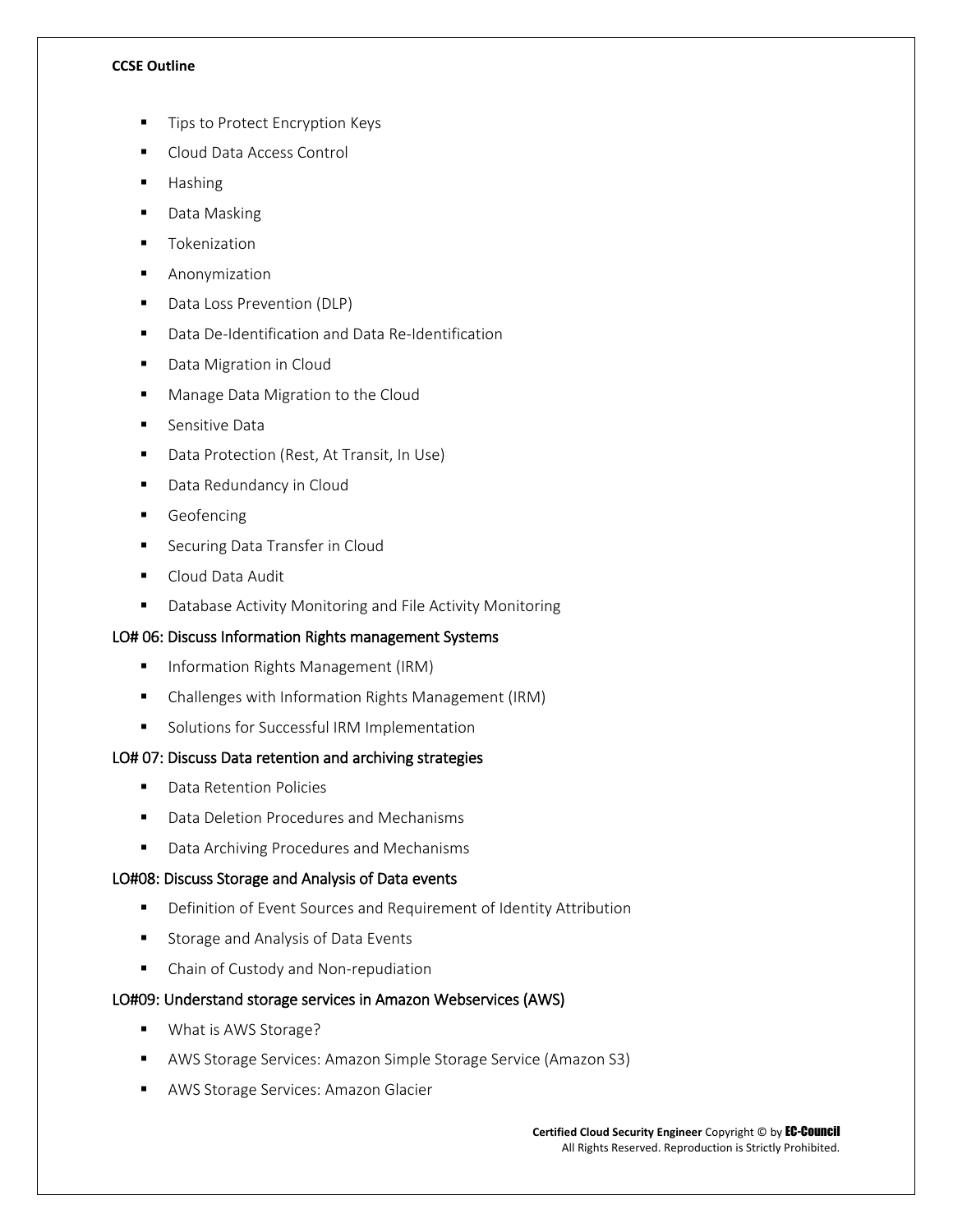- AWS Storage Services: Amazon Elastic Block Store (Amazon EBS) Volume
- AWS Storage Services: AWS Storage Gateway
- AWS Storage Services: Amazon Elastic File System (EFS)
- **AWS Storage Services: Amazon EC2 Instance Storage**
- **AWS Storage Services: AWS Snowball**
- **AWS Storage Services: Amazon CloudFront**

# LO#10: Learn how to implement data security in Amazon Webservices (AWS)

- Enable Amazon S3 Default
- **Enable Server Access Logging for Amazon S3 Bucket**
- Block Public Access to S3 Bucket
- Restrict Public Access to S3 buckets via Bucket Policy
- Ensure that Amazon S3 buckets are encrypted with customer-provided AWS KMS CMKs
- Restrict Non-SSL S3 Access to all the Objects in Amazon S3 bucket
- Ensure AWS S3 Buckets Enforce Server-Side Encryption (SSE)
- Grant Private Access to EBS Volume Snapshot
- **EXECR** Create Encrypted EBS Volume
- Delete Unused EBS Volume
- **Ensure to Launch an EC2 Instance with Encrypted Volume**
- Configure CloudFront Distribution to Compress Objects Automatically
- Enable Geo-Restriction for Amazon CloudFront Distribution
- **E** Configure Viewer Protocol Policy of CloudFront Distribution
- **Enable AWS RDS Encryption**
- **Enable Encryption for AWS Athena Query Results**
- **F** Creating Amazon S3 Access Point with VPC
- AWS Snowball Best Practices
- Use KMS CMKs for AWS Storage Gateway File Shares
- Use KMS CMKs for AWS Storage Gateway Tapes
- **Use KMS Customer Master Keys for AWS Storage Gateway Volumes**
- Ensure that Amazon Backup Service is Used to Manage AWS RDS Database Snapshots
- **Enable Lifecycle Configuration for Amazon Backup Plan**
- **Pherent Deletion of Backups Using an Amazon Backup Vault Resource-Based Access Policy**

# LO#11: Understand storage services in Google Cloud Platform (GCP)

**What is Google Cloud Storage?**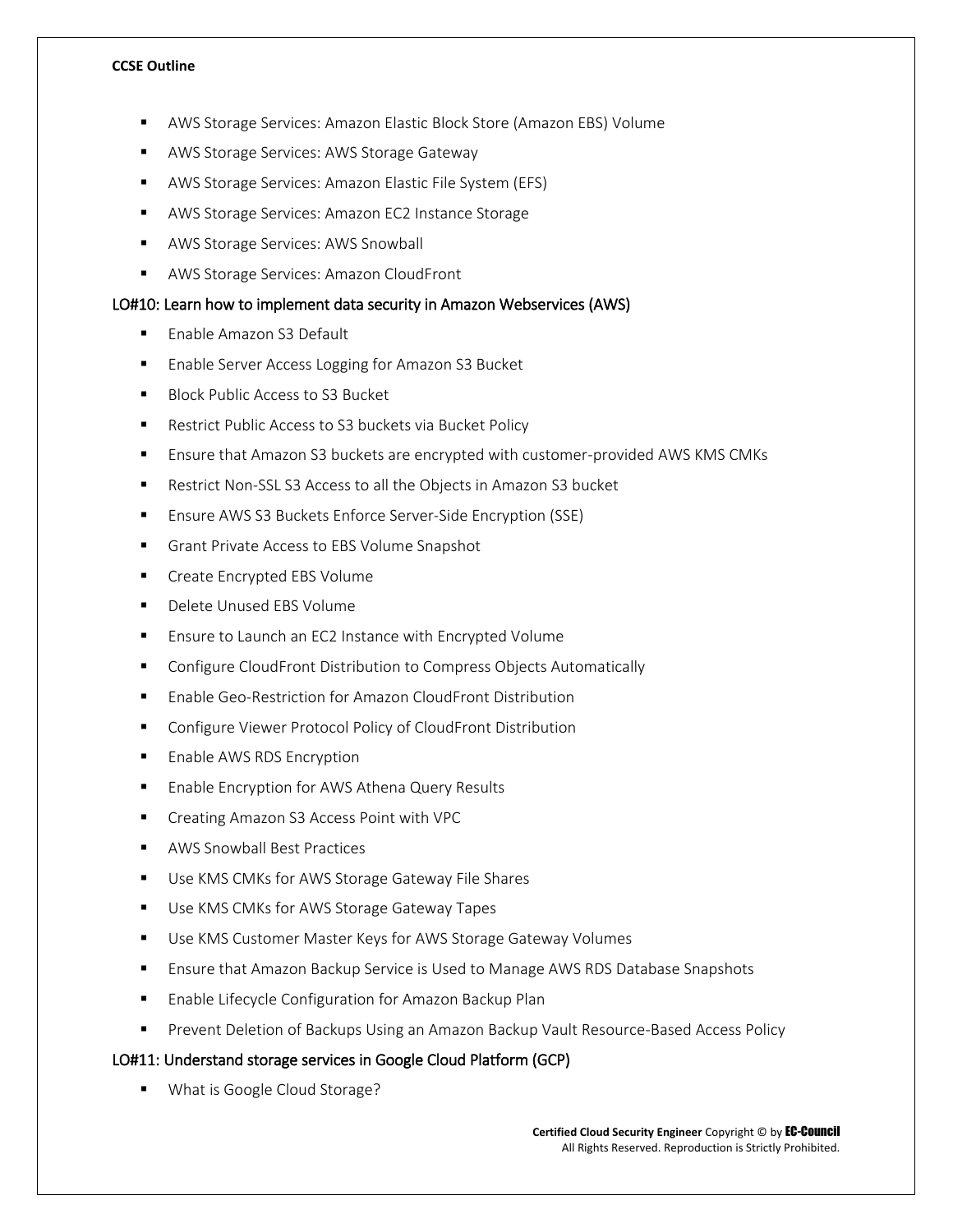- Features of Google Cloud Storage
- Key Terms of Google Cloud Storage
- **Interacting Tools in Google Cloud Storage**
- **Data Security in Google Cloud Storage**
- **Google Cloud Object Storage**
- Google Cloud Block Storage
- Google Cloud Archival Storage
- Google Cloud File Storage
- Google Cloud Data Transfer Services
- Google Cloud Transfer Appliance
- **Firebase**
- **Google Workspace**

#### LO#12: Learn how to implement data security in Google Cloud Platform (GCP)

- **Turn on Uniform Bucket-Level Access**
- Enforce Domain-Restricted Sharing Policy
- **Enable Cloud KMS to Encrypt Cloud Storage Data**
- Audit Cloud Storage Data with Cloud Audit Logs
- **E** Secure Google Cloud Data with VPC Service Controls

# LO#13: Understand storage services in Microsoft Azure

- What is Azure Storage?
- **Features of Azure Storage**
- **Types of Azure Storage**

# LO#14: Learn how to implement data security in Microsoft Azure

- Enable Soft Delete Feature of Azure Blob Storage
- Restrict Access Using SAS
- Enable Secure Transfer Required Feature in Azure Storage Account
- Configure Immutable Policies
- **Allow Shared Access Signature Tokens Over HTTPS Only**
- **EXECUTE: Check for Overly Permissive Stored Access Policies**
- **Select Longer Soft Deleted Data Retention Period**
- **Enable Blob Storage Lifecycle Management**
- Enable Trusted Microsoft Services for Storage Account Access
- Limit Storage Account Access by IP Address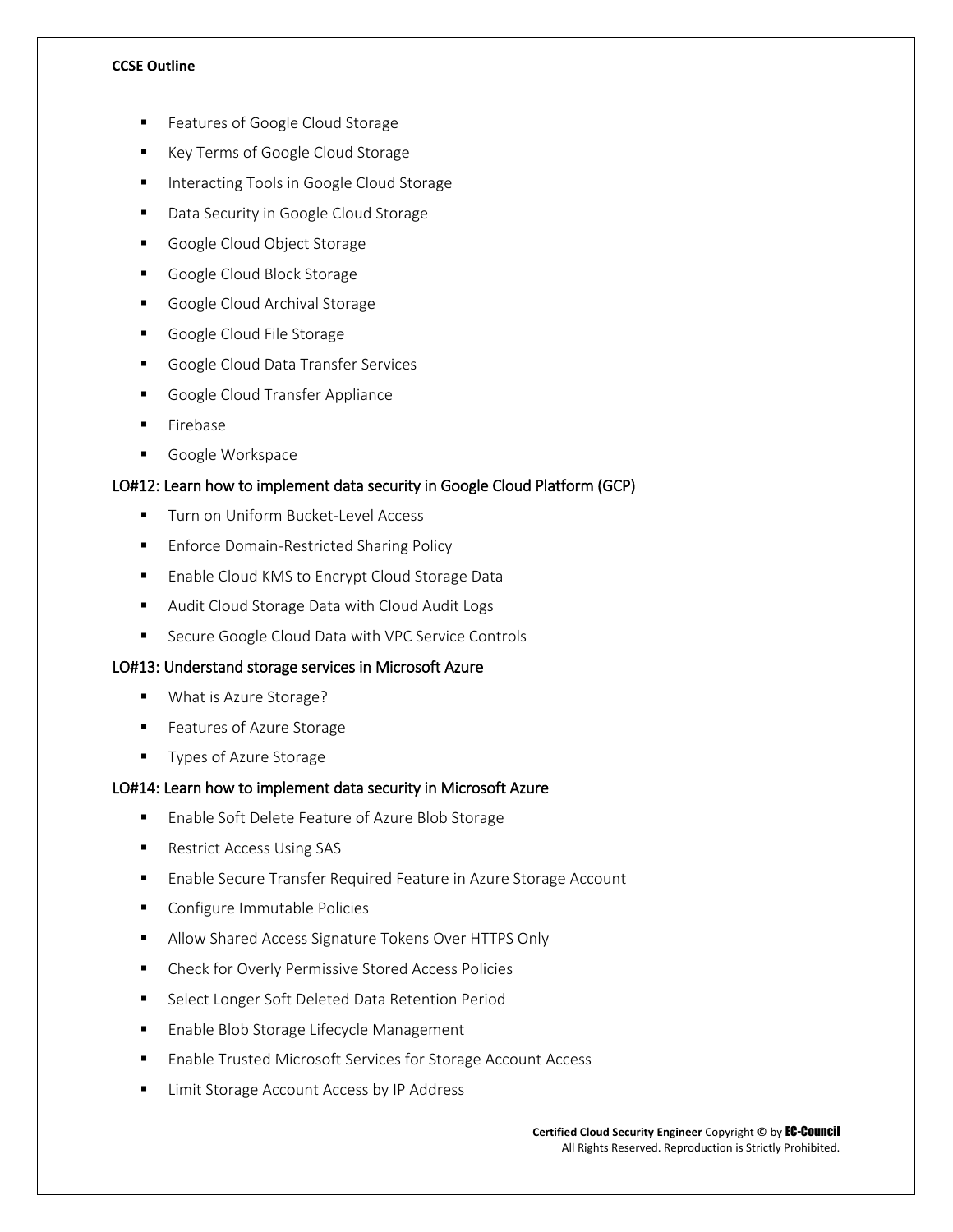- Check for Key Vault Full Administrator Permissions
- Disable Anonymous Access to Blob Containers
- Use BYOK for Storage Account Encryption
- **Enable Logging for Azure Storage Queue Service**
- Use soft delete for containers
- Lock storage account to prevent accidental account deletion
- **Enable In-Transit Encryption for MySQL Servers**
- Enable Transparent Data Encryption for Azure SQL Database
- Create Alert for "Delete Azure SQL Database" Events
- Enable In-Transit Encryption for PostgreSQL Database Servers
- Enable "CONNECTION\_THROTTLING" Parameter for PostgreSQL Servers
- **Enable LOG\_CHECKPOINTS Parameter for PostgreSQL Servers**
- Enable LOG\_CONNECTIONS Parameter for PostgreSQL Servers
- Enable LOG\_DURATION Parameter for PostgreSQL Servers
- Enable Active Geo-Replication of Azure SQL Database
- **EXECONFIGURE Azure Defender for Storage**
- **Ensure to Set Encryption Key Expiration**
- Restrict Network Access Using Service Endpoints

Exercise 01: Restricting access to S3 Bucket Object Using CloudFront

Exercise 02: Restricting Access to AWS S3 Buckets using ACL and Bucket Policy

Exercise 03: Restricting Non-SSL Access for S3 Objects using Bucket Policies

Exercise 04: Securing Amazon RDS from Accidental Deletion

Exercise 05: Preventing Deletion of Backups Using an Amazon Backup Vault Resource-Based Access Policy

Exercise 06: Preventing Accidental Deletion and Modification of S3 Objects using S3 Object Lock

Exercise 07: Restricting Access to Azure Storage Account Using Shared Access Signature (SAS)

Exercise 08: Disabling Anonymous Access to Blob Container in Azure

Exercise 09: Preventing Accidental Deletion of Resources Using Azure Resource Locking

Exercise 10: Restricting Network Access to Azure Storage Account Using Virtual Network Service Endpoints

Exercise 11: Protecting Secrets in Azure with Key Vault

Exercise 12: Implementing Encryption and Decryption of Data with Google Cloud KMS

Exercise 13: Inspecting Sensitive Information in GCP with Cloud DLP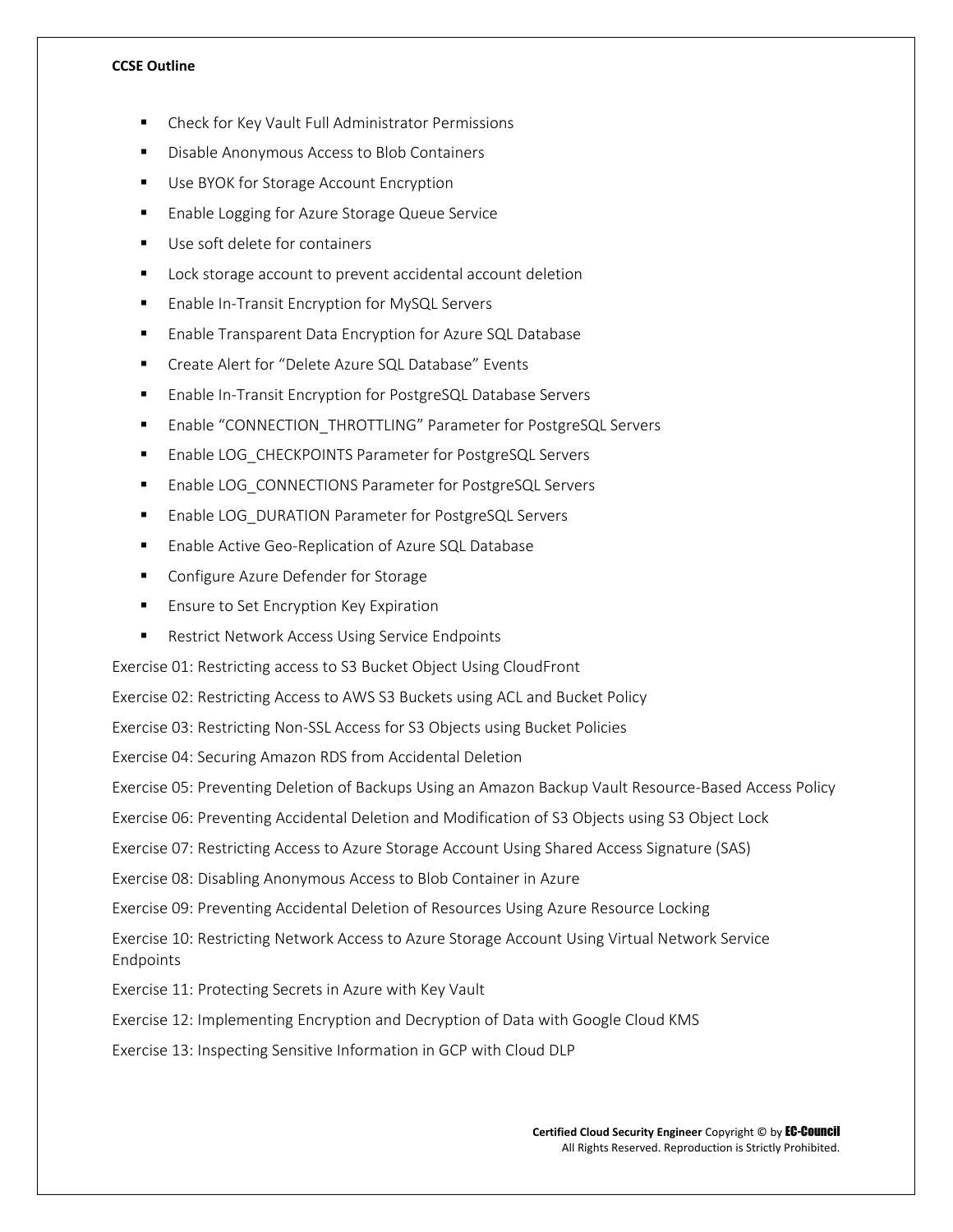# Module 05 Security Operations in Cloud

# LO#01: Discuss cloud security operations

- **What are Cloud Operations?**
- **What is Cloud Operation Security?**
- **Fundamentals/Strategies to Secure Cloud Operations**

# LO#02: Understand elements (standards and methods) in cloud data center physical/logical Operations

- Cloud Data Center Physical/Logical Operations
- Physical/Logical Operations: Facilities and Redundancy
- **Physical/Logical Operations: Virtualization Operations**
- **Physical/Logical Operations: Storage Operations**
- Physical/Logical Operations: Physical and Logical Isolation

# LO#03: Learn Security Operations to Build Cloud Infrastructure

- **EXECURITY Configuration Requirements for Cloud Infrastructure**
- **Hardware Security Configurations**
- **Virtualization Management Tool**
- **Virtual Management Tools**
- **Best Practices for Secure Configuration of Virtualization Management Tools**
- **UPICA** Virtual-Hardware Security Configurations
- **OS Virtualization Toolset Installations**

# LO#04: Learn How to Perform Security Operations for Cloud Infrastructures

- **EXECUTE Security Configuration Requirements for Running Cloud Infrastructure**
- **Local and Remote Access Control Configurations**
- **EXECUTE Network Configuration**
- **Secure Network Configuration: VLANs**
- **Secure Network Configuration: Transport Layer Security**
- **Secure Network Configuration: DNS and DNSSEC (Domain Name System Security Extensions)**
- **Example: Sonicwall's DNS Sinkhole to Block DNS Queries**
- **Example: IBM Navigator to Deny Zone Transfers**
- **E** Secure Network Configuration: Dynamic Host Configuration Protocol
- **Secure Network Configuration: IPSec**
- Example: miniOrange 2FA for Fortinet Fortigate VPN
- **OS Security Configurations**
- **Baseline Configuration by Windows**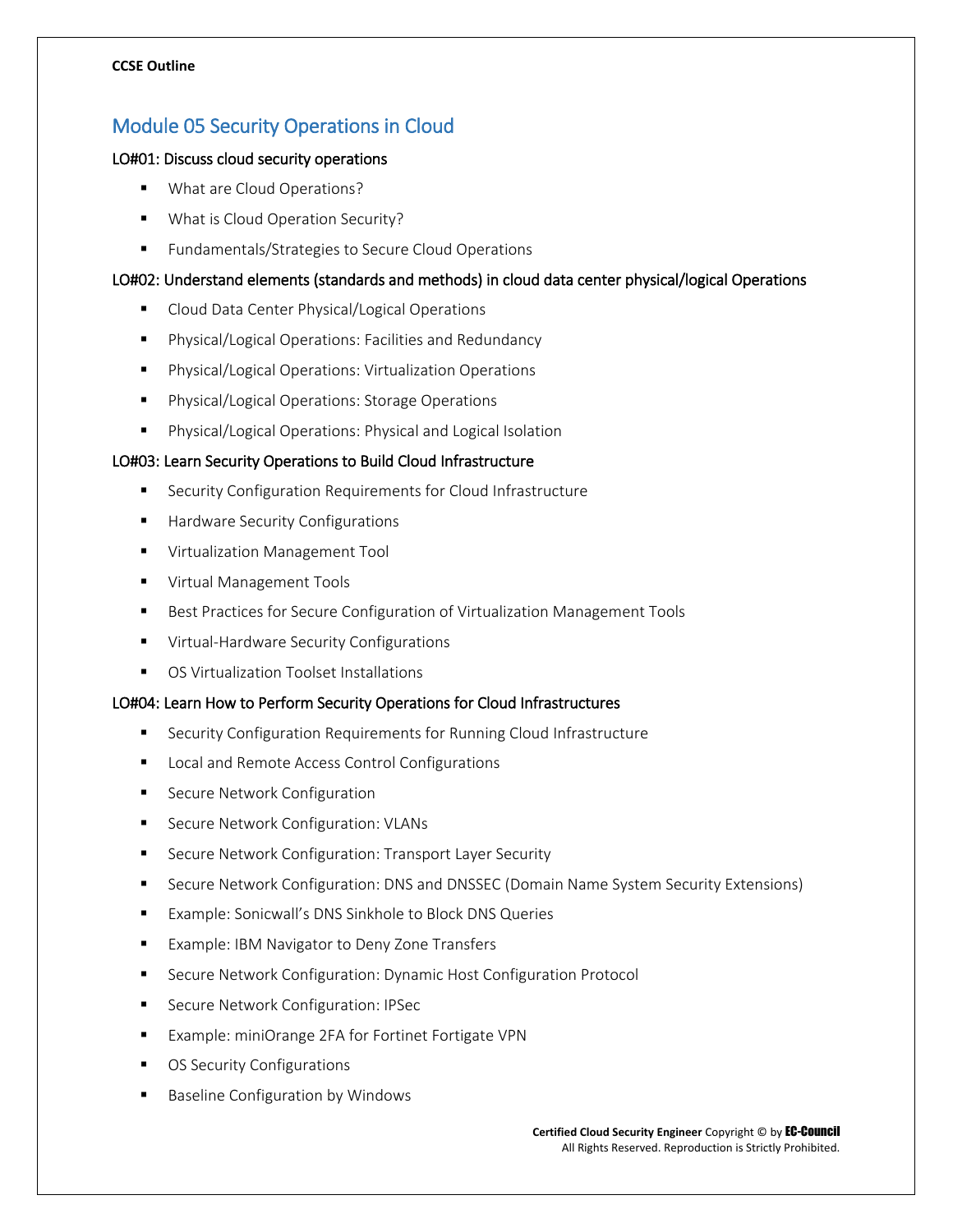- Baseline Configuration by Linux
- Baseline Configuration by VMware
- **Ensuring OS Availability**
- How to Achieve High Availability in the Cloud
- **Example: IBM Cloud Kubernetes Cluster for HA**

## LO#05: Learn Security Operations to Manage Cloud Infrastructure

- **Cloud Infrastructure Management**
- **Remote Access Security**
- **Remote Access Security with Remote Desktop Protocol**
- Remote Access Security with Secure Shell
- **OS Security Compliance**
- **Managing Updates in Cloud Infrastructure** 
	- o Hotfix
	- o Patch
	- o Version Update
	- o Rollback
- Cloud Patching Methodologies
	- o Production Systems
	- o Development Systems
	- o Quality Assurance
	- o Perform Rolling Updates
	- o Blue-Green
	- o Clustering and Failover
- Patch Management
- **Patch Management: Challenges in Cloud Environment**
- **Applying Security Patches**
- Monitoring Performance and Capacity of Cloud Infrastructure
- **Monitoring Hardware of Cloud Infrastructure**
- Backup and Restore of Host and Guest OS Configuration
- **Network Security Controls**
- **Network Security Controls: Firewalls**
- Network Security Controls: Intrusion Detection System (IDS)
- Network Security Controls: Intrusion Prevention System (IPS)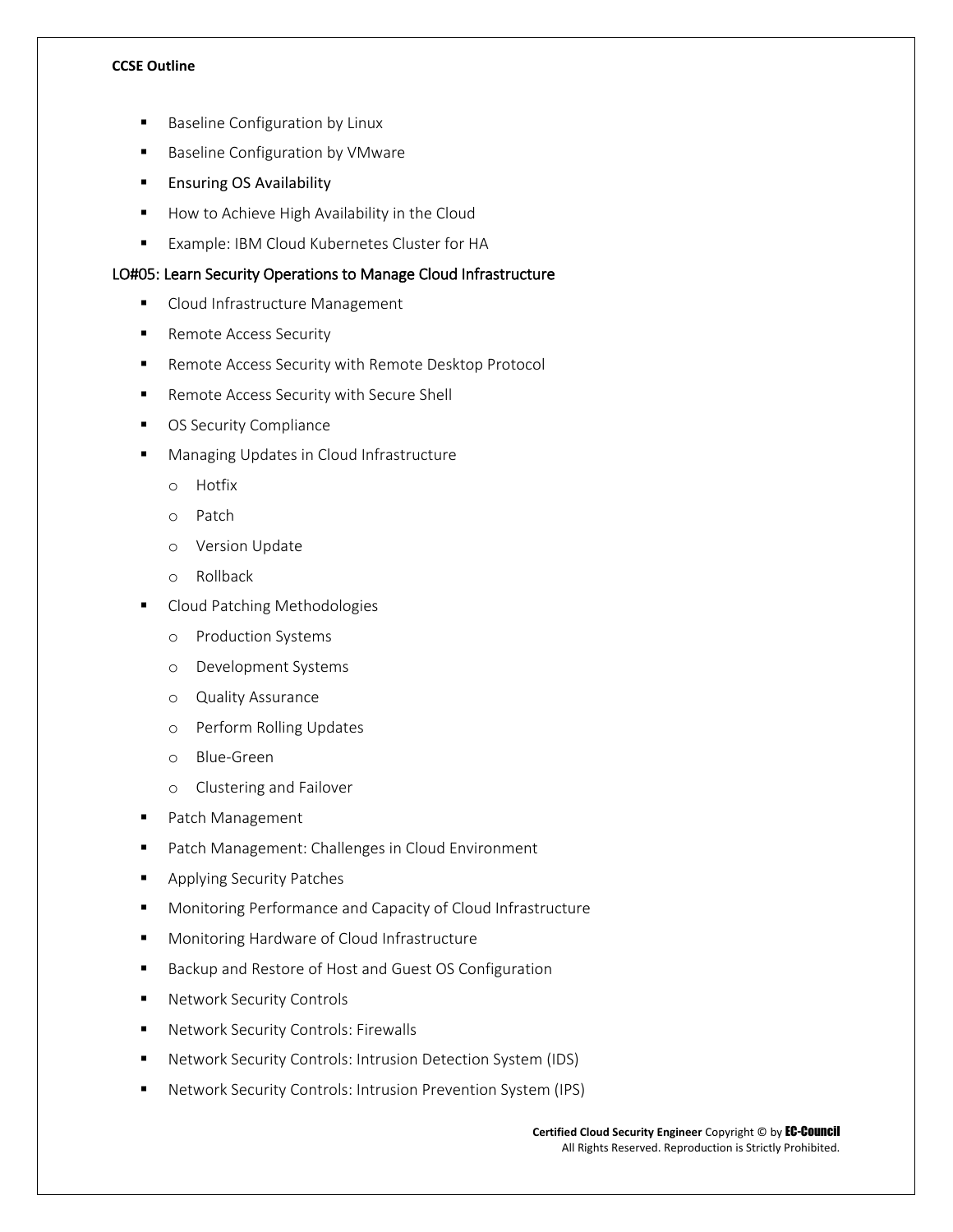- Network Security Controls: Honeypots
- Network Security Controls: Vulnerability Assessments
- **Network Security Controls: Network Security Groups**
- **Management Plane**

# LO#06: Discuss Security Configurations Management for Cloud Infrastructure

- **E** Cloud Operations Management Components
- **Information Security Management**
- **Continuity Management**
- Change Management
- **Continual Service Improvement Management**
- **Incident Management**
- **Problem Management**
- Release Management
- **Deployment Management**
- **E** Configuration Management
- **Service-Level Management**
- **Availability Management**
- **Capacity Management**
- **Evidence Management**

#### LO#07: Learn to Monitor Security Operations for Cloud Infrastructure

- **Manage Cloud Security Operations**
- **Manage Communication with relevant Parties**
- **Security Operations Center**
- **SOC Capabilities**
- Need of SOC
- **SOC Key Performance Indicators and Metrics**
- Best Practices for Running SOC
- **EXECURY INFORMATION AND EVENT Management**
- **Security Analytics**
- Need of SIEM
- Typical SIEM Capabilities
- Types of SIEM Solutions
- SIEM Solutions: Micro Focus ArcSight Enterprise Security Manager (ESM)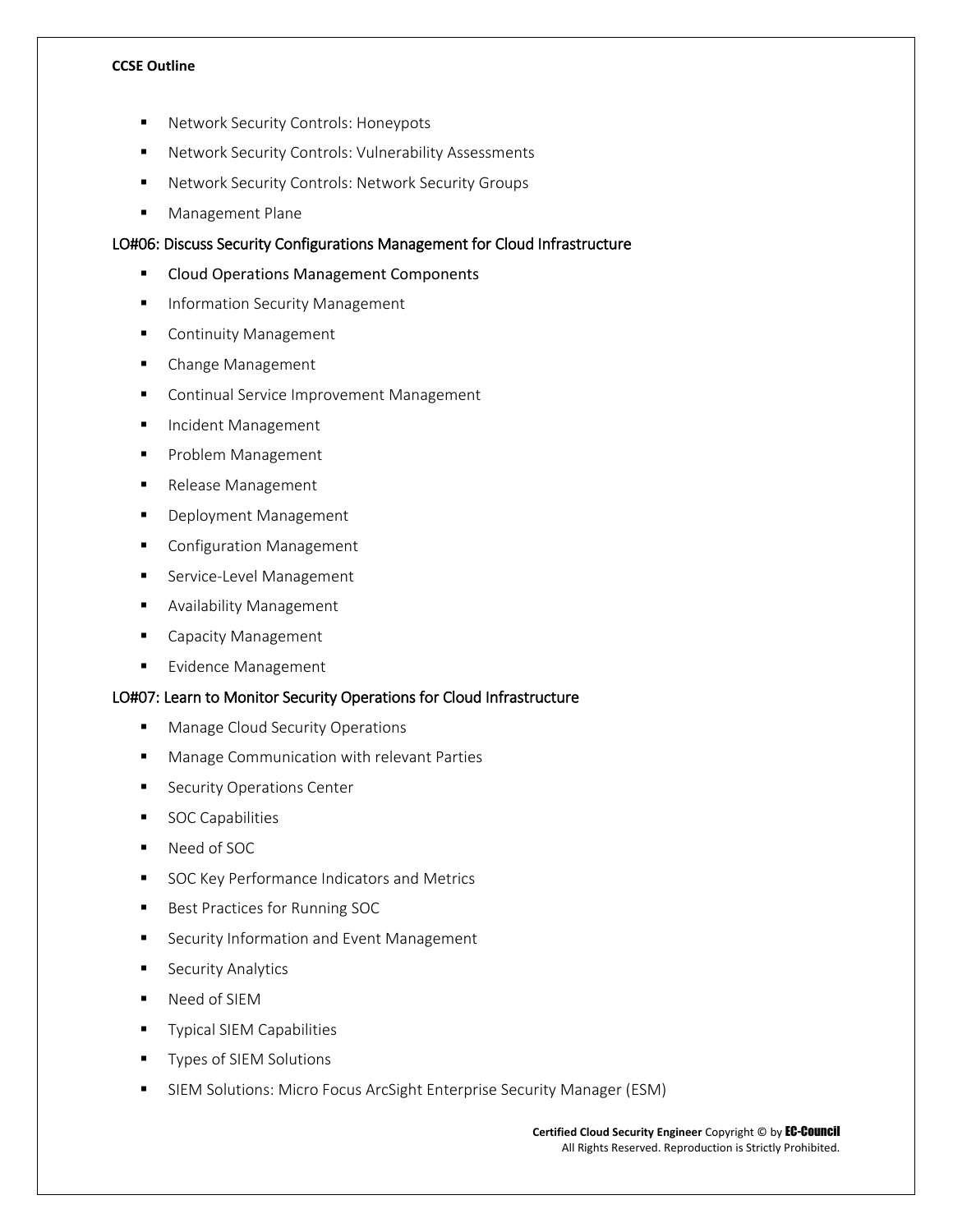- SIEM Solutions: Splunk Enterprise Security
- SIEM Solutions: IBM Security QRadar
- SIEM Solutions: AlienVault Unified Security Management (USM)
- **Additional SIEM Solutions**
- **Enforce Standards for Operational Controls: Change Management Implementation**
- **Enforce Standards for Operational Controls: Incident Management Implementation**
- Enforce Standards for Operational Controls: Release and Deploy Management Implementation
- Enforce Standards for Operational Controls: Patch Management Implementation
- **Monitor Security Controls Example: Configure UpCloud Firewall**
- **Monitor Security Controls Example: Add IPS Policy in McAfee Network Security Platform**
- **Monitor Security Controls Example: Use Nessus Assessment for Vulnerability Assessment**
- Monitor Security Controls Example: Implement Honeypot KFSensor
- **Monitor Security Controls Example: Implement IDS: Snort**
- Monitor Security Controls Example: Web Vulnerability Assessment

# LO#08: Understand security operations in Microsoft Azure

- **Azure Operational Security**
- Azure Monitor
- **Azure Security Center**
- Network Watcher
- **Azure Storage Analytics**
- Azure Active Directory
- **Azure Automation**

# LO#09: Learn to implement security operations in Microsoft Azure

- Manage and Monitor User Passwords
- Configure Azure Service Health alerts to get incident notifications
- Manage Subscriptions using Management Groups
- Streamline Environment Creation with Blueprints
- **Monitor Storage Services for Unexpected Behavioral Changes**
- **Prevent, Detect, and Respond to Threats using Azure Sentinel**
- View Secure Score using Security Center dashboard
- **Discover and Prioritize security issues using Security Center**
- Integrate Azure Security Center (ASC) alerts into a SIEM
- Enable Microsoft Defender for Endpoint Detection Integration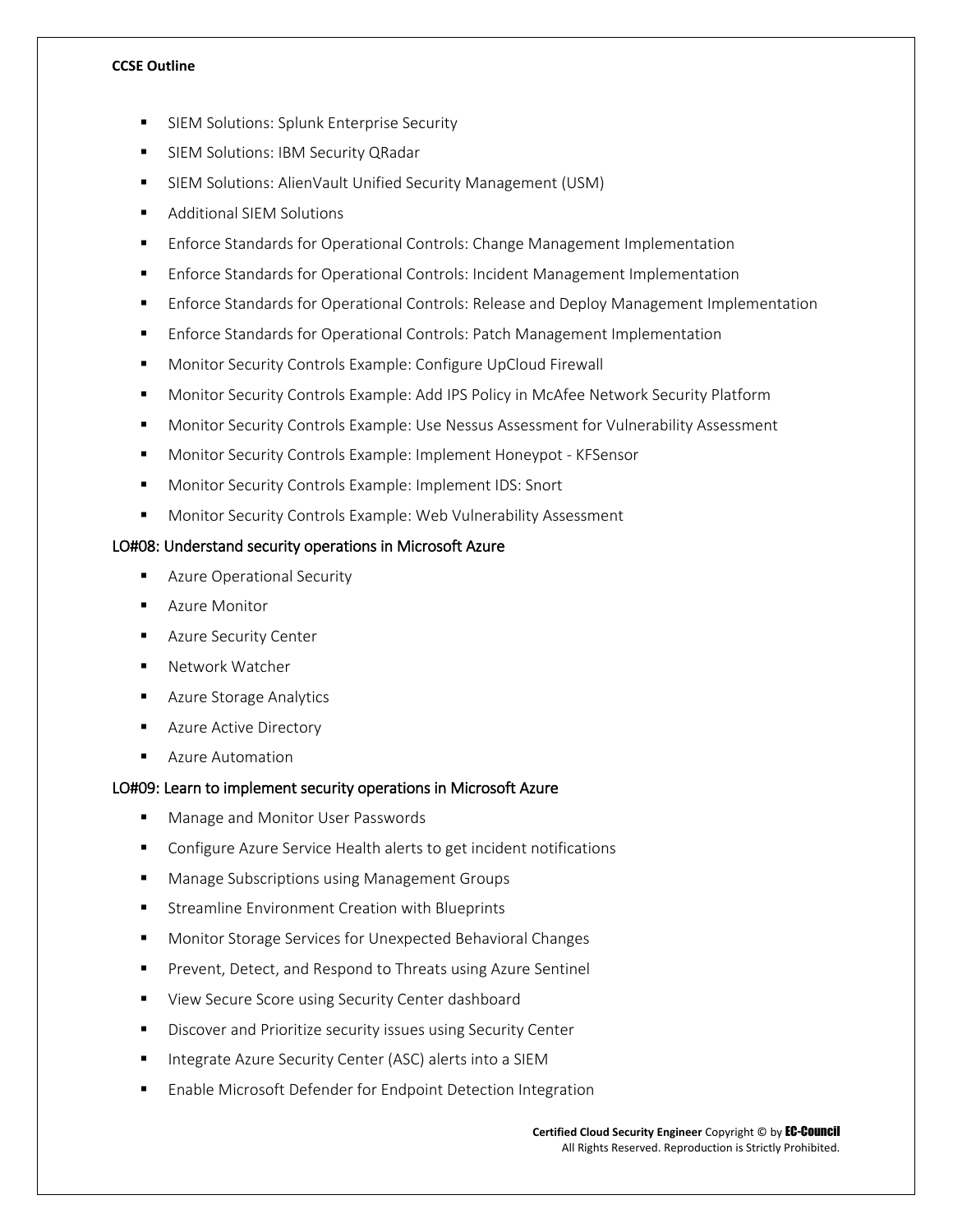- Monitor End-to-End Scenario-Based Network Monitoring
- Secure Deployment using Proven DevOps Tools
- **Mitigate and Protect against DDoS**
- **Monitor Organizations Policies by Enabling Azure Policy**
- **Monitor Azure AD Reports**
- **Use Azure Automation to Automate Tasks**
- **Azure Operational Security Best Practices**
- **Azure Operations Security Checklist**

#### LO#10: Understand security operations in Amazon Webservices (AWS)

- **AWS Security Operations Features/Services**
- AWS Systems Manager Explorer
- **AWS System Manager OpsCenter**
- **E** CloudWatch Dashboards Hosted by Systems Manager
- Trusted Advisor and Personal Health Dashboard (PHD) Hosted by Systems Manager
- **AWS CloudTrail**
- **AWS Config**
- **Amazon GuardDuty**
- **Amazon Inspector**
- AWS Security Hub

#### LO#11: Learn to implement security operations in Amazon Webservices (AWS)

- **URIDE:** View Events with CloudTrail Event History
- Monitor and Record AWS Resource Configurations using AWS Config
- Use Amazon CloudWatch to Monitor AWS Resources
- Monitor GuardDuty Findings with Amazon CloudWatch Events
- **Enable and Analyze VPC Flow Logs in AWS**
- **Use CloudFormation StackSets for Provisioning Resources**

# LO#12: Understand security operations in Google Cloud Platform (GCP)

- GCP Operational Security
- **Security Analytics and Operations**
- **Security Command Center (SCC)**
- **Cloud Monitoring**
- Cloud Identity
- Google Cloud's Operation Suite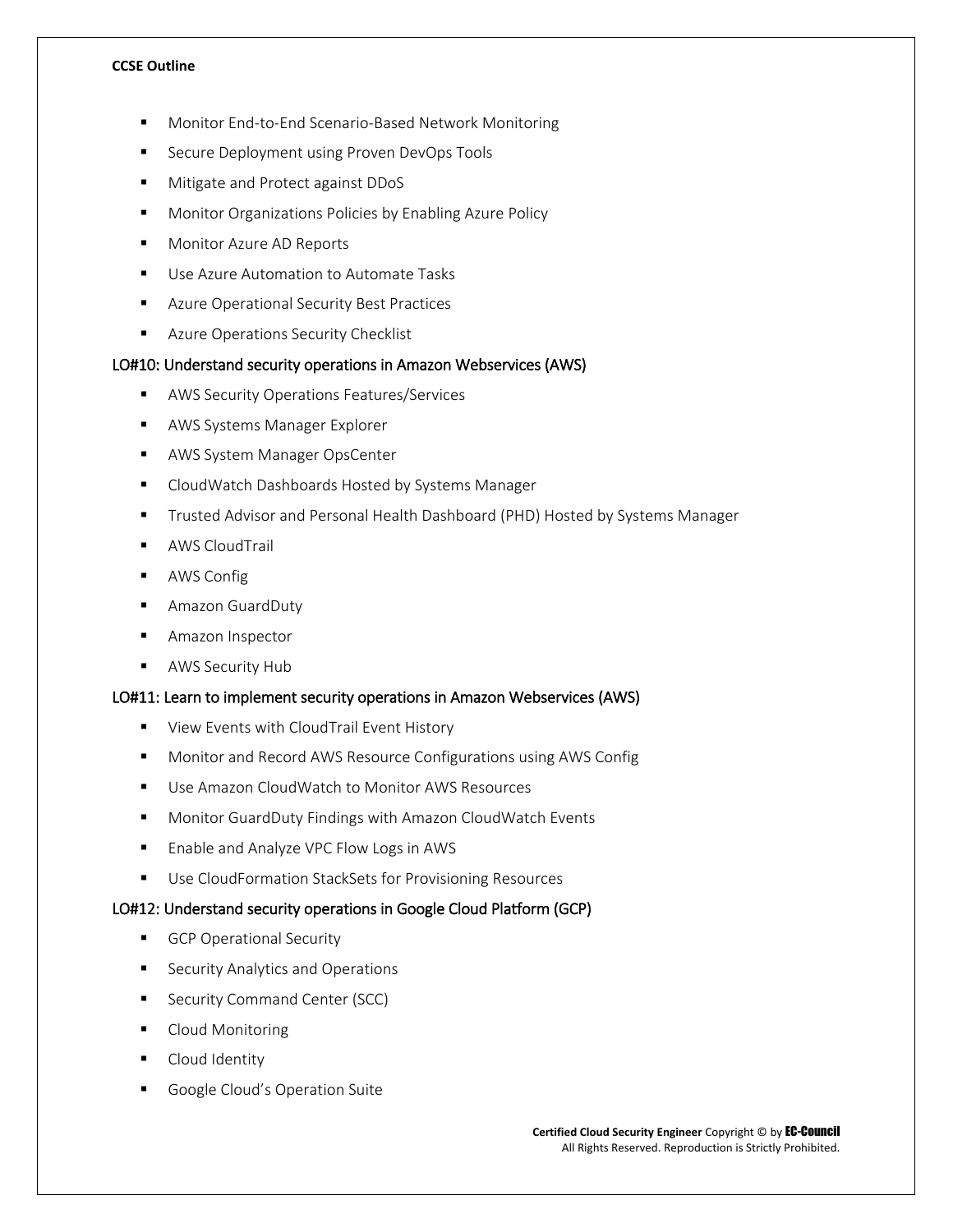# LO#13: Learn to implement security operations in Google Cloud Platform (GCP)

- **Use Google Cloud Security Scanner to Scan Vulnerabilities in Google App Engine Web Apps**
- Use VPC Flow Logs to Record Traffic Flow
- Use GCP Firewall Rules Logging to Analyze, Verify and Audit Effects of Firewall Rules
- **Use Cloud Monitoring to Investigate Incidents**
- **Use Google Security Command Center Dashboard to Detect and Prevent Threats**

Exercise 01: Discovering Potential Security Issues using Amazon Inspector

Exercise 02: Monitoring User Activity using AWS CloudTrial

Exercise 03: Notifying Security Group Change using CloudTrail and CloudWatch

Exercise 04: Restrict Remote Desktop Access to Virtual Machines Using Network Security Group (NSG) in Azure

Exercise 05: Secure RDP/SSH Access to Azure Virtual Machines Using Azure Bastion

Exercise 06: Scanning for Vulnerabilities in App Engine Applications with Google Cloud Web Security Scanner

# Module 06: Penetration Testing in Cloud

# LO#01: Understand the scope of cloud penetration testing

- **Penetration Testing in Cloud Computing**
- Do Remember: Cloud Penetration Testing
- Scope of Cloud Pen Testing

# LO#02: Learn generic penetration testing steps in the cloud

- Understand Shared Responsibilities in Cloud
- **Understand Penetration Testing Process, Policies, and Limitations**
- Identify the Type of Cloud to be Tested
- Identify what is to be Tested in the Cloud Environment
- **If** Identify Tools for Penetration Testing
- **Perform Cloud Reconnaissance**
- Check for Lock-in Problems
- Check for Governance Issues
- Check for Compliance Issues
- **E** Check for Right Implementation of Security Management
- Check the Cloud for Resource Isolation
- Check whether Anti-Malware Applications are Installed and Updated on Every Device
- **EXECO EXECT** Check whether Firewalls are Installed at Every Network Entry Point
- Check that Strong Authentication is Deployed for Every Remote User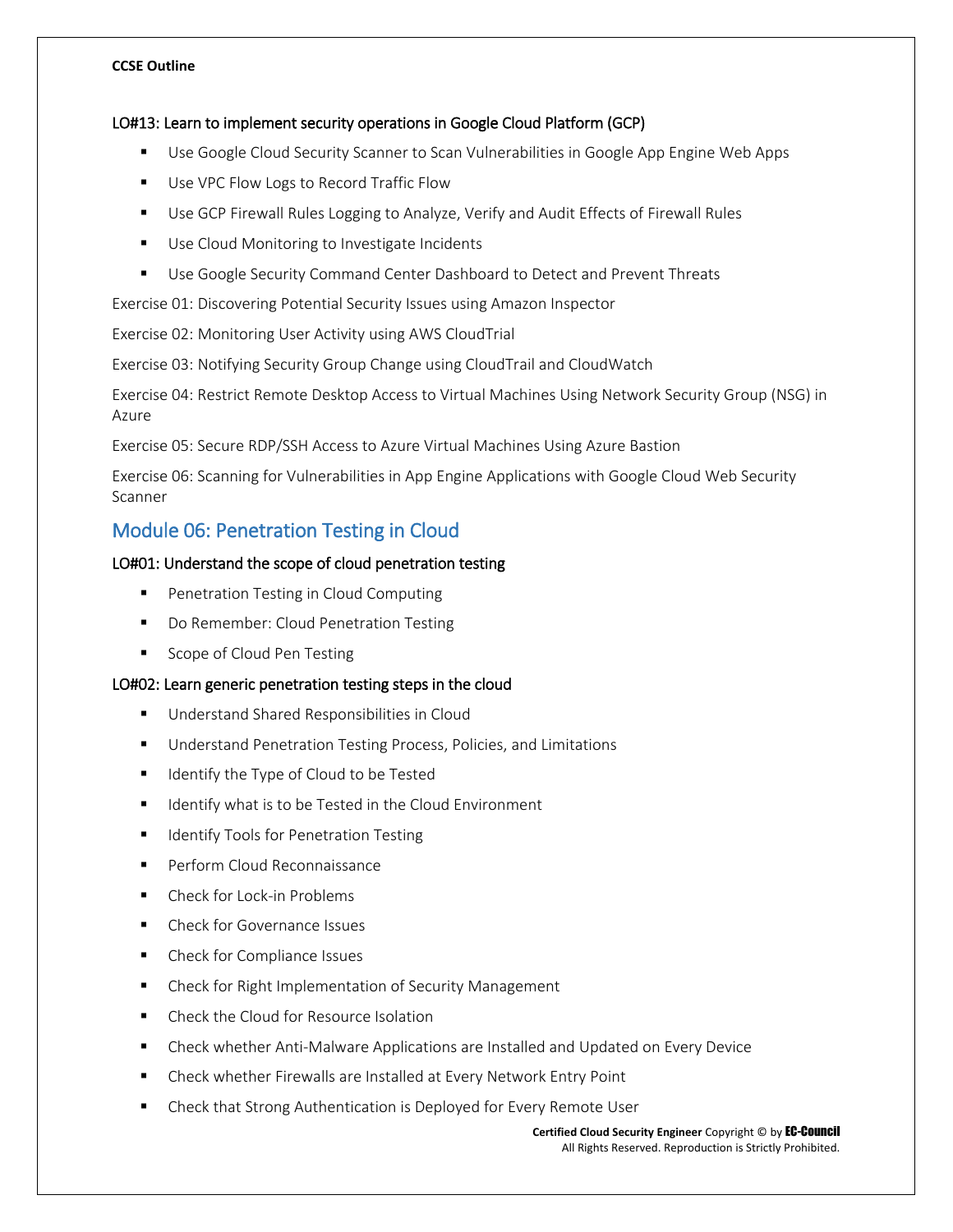- Check the SSL Certificates for the Cloud Services in the URL
- Check whether Files Stored on the Cloud Servers are Encrypted
- Check the Data Retention Policy of Service Providers
- Check that all Users Follow Safe Internet Practices
- **Perform a Detailed Vulnerability Assessment**
- **Try to Gain Passwords to Hijack the Cloud Service**
- Test for Virtualization Management (VM) Security
- Check Audit and Evidence-Gathering Features in the Cloud Service
- **Recommendations for Cloud Testing**

#### LO#03: Learn AWS-specific penetration testing steps

- **Understand AWS Penetration Testing Policy and Procedures**
- Attempt to Identify S3 Buckets
- Check for S3 Bucket Permissions
- **Attempt to Create New Policy Version**
- **Attempt to Set an Existing Policy Version as Default**
- Attempt to Obtain Access to the set of EC2 Instance/Role Permissions
- **Attempt to Create a New User Access Key**
- Attempt to Create a New Login Profile
- Attempt to Update an Existing Login Profile
- Attempt to Attach a Policy to a User
- Attempt to Attach a Policy to a Group
- Attempt to Attach a Policy to a Role
- Attempt to Create/Update an Inline Policy for a User
- Attempt to Create/Update an Inline Policy for a Group
- Attempt to Create/Update an Inline Policy for a Role
- Attempt to Add a User to a Group
- Attempt to Update AssumeRolePolicyDocument of a Role

#### LO#04: Learn Azure-specific penetration testing steps

- **Understand Azure Penetration Testing Policy and Procedures**
- Assess Azure Environment with Azure Security Center
- Check Assigned Role of Users
- Check whether access to the Azure AD Portal is Restricted
- Check whether Multi-Factor Authentication (MFA) is Enabled for Every User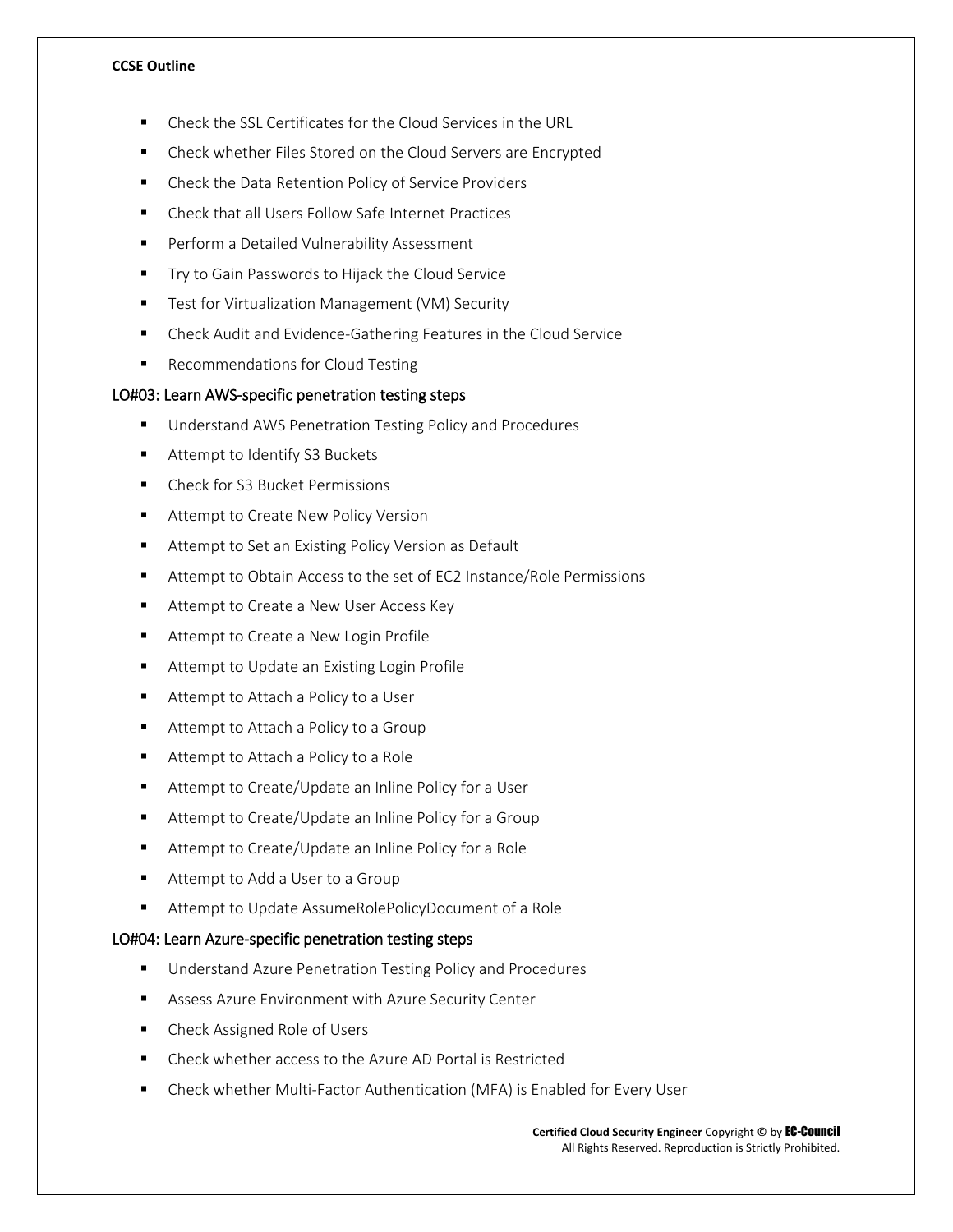- Check whether WAF is installed on Microsoft Azure
- Check whether Data is Encrypted at Rest
- Check whether Azure SQL Databases are Encrypted
- Check the Data Retention Time in Microsoft Azure
- Check whether Network Security Groups Diagnostic logs are turned On
- **EXECT** Check whether Azure Network Watcher is Enabled
- Check whether JIT VM Access is Enabled

# LO#05: Learn GCP-specific penetration testing steps

- **Understand Google Cloud Shared Responsibility Model**
- Google Cloud's Provision for Penetration Testing
- Check whether Security Health Analytics is Enabled
- Check whether Cloud Web Security Scanner is Enabled
- **E** Check whether Cloud Anomaly Detection is Enabled
- Check whether Container Threat Detection is Enabled
- Check whether Event Threat Detection is Enabled

Exercise 01: Identifying Misconfigured S3 Buckets in AWS

Exercise 02: Identifying Publicly Accessible Data with compromised AWS API Keys

# Module 07: Incident Response in Cloud

# LO#01: Understand Cloud Incident Response

- **What is Incident Detection in the Cloud?**
- **What is Cloud Incident Response?**
- **IMPORTANCE OF Cloud Incident Response (CIR)**
- How is Cloud Incident Response (CIR) different from traditional IR?

# LO#02: Understand Cloud Incident Response Lifecycle

- **EXECLOUD Incident Response Framework**
- **Cloud Incident Response Lifecycle: Preparation**
- **Cloud Incident Response Lifecycle: Detection & Analysis**
- **EXECL** Cloud Incident Response Lifecycle Containment
- **EXECLOUD Incident Response Lifecycle: Eradication**
- **Cloud Incident Response Lifecycle: Recovery**
- **Cloud Incident Response Lifecycle: Post-mortem**
- **E** Cloud Incident Response Lifecycle: Coordination and Information Sharing
- **Incident Handling Recommendations: Preparation**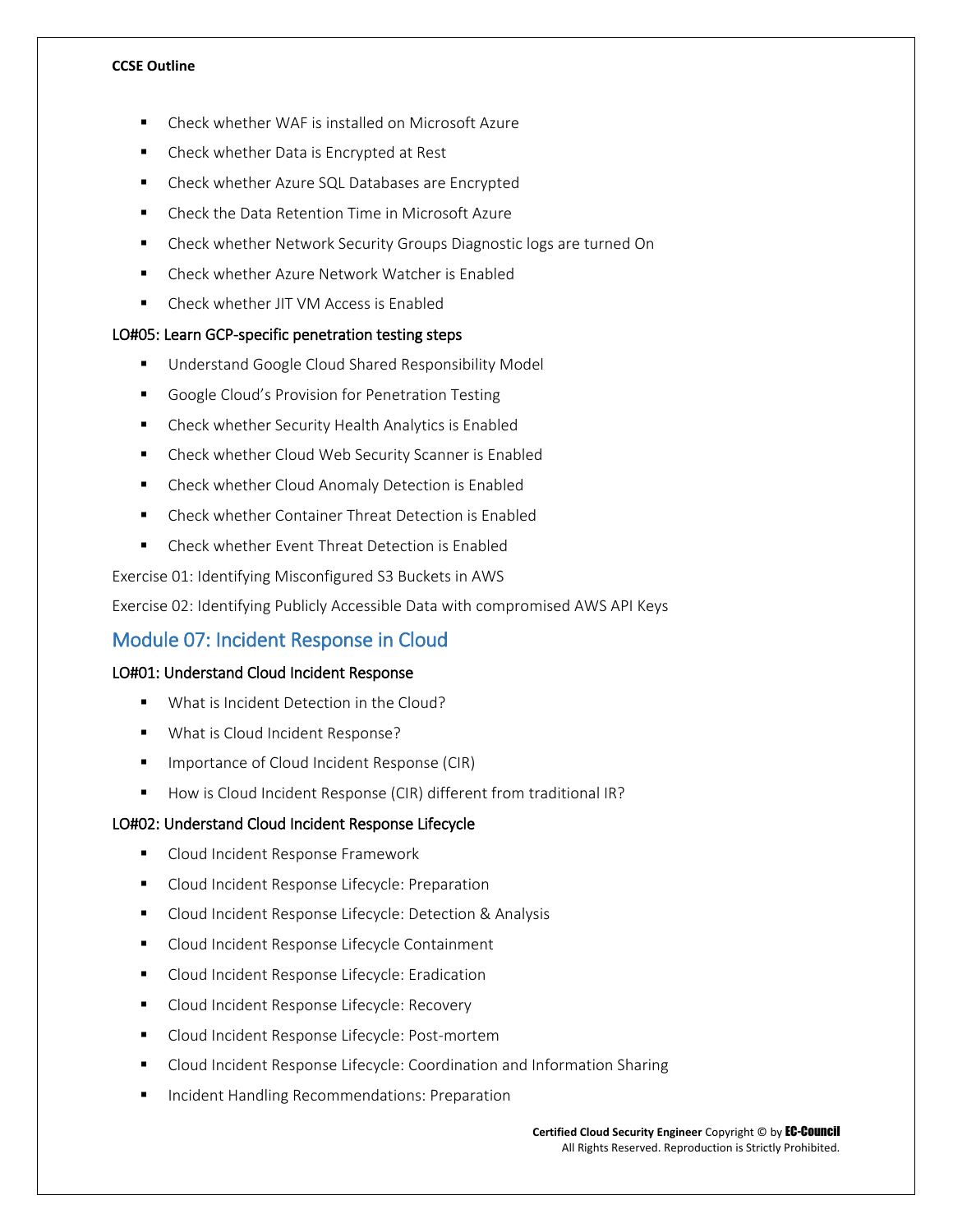- Incident Handling Recommendations: Detection & Analysis
- Incident Handling Recommendations: Containment, Eradication & Recovery
- **Incident Handling Recommendations: Post-incident Activity**
- Managing SaaS Applications' Cybersecurity Incidents
- **Cloud Incident Response Best Practices**

#### LO#03: Understand How SOAR Accelerates Incident Response

- Security Orchestration, Automation, and Response (SOAR)
- SOAR Use Cases
- Implementing SOAR in the Cloud: Factors to be Considered
- SOAR Tool: IBM Security SOAR
- SOAR Tool: InsightConnect
- **Additional SOAR Tools**
- Implementing SOAR Solution: Provisioning and Deprovisioning Users
- Implementing SOAR Solution: Phishing Attack
- **IMPLEMENTIFY Inc.** SOAR Solution: Malware Containment
- **IMPLEMENTION IN SOAR Solution: Alert Enrichment**
- Implementing SOAR Solution: Threat Hunting
- **IMPLEMENTIFY IMPLEM** SOAR Solution: Patching and Remediation
- **IMPLEM** Implementing SOAR Solution: Reduce Alarm Fatigue with Use Case Automation
- **IMPLEM** Implementing SOAR Solution: Streamline the Security Operations Workflow

#### LO#04: Discuss Security Incident Response in AWS

- AWS Cloud Adoption Framework
- **AWS Incident Response Plan**
- **Design Goals of Responding to Cloud Incidents**
- **Indicators of Cloud Security Events**
- AWS Incident Response Domains
- Incidents in Infrastructure Domain
- **Incidents in Service Domain**
- **Incidents in Application Domain**
- AWS Incident detection and Response Capabilities
- **AWS Incident Response Plan: Educate**
- AWS Incident Response Plan : Prepare
- AWS Security Incident Response Plan: Simulation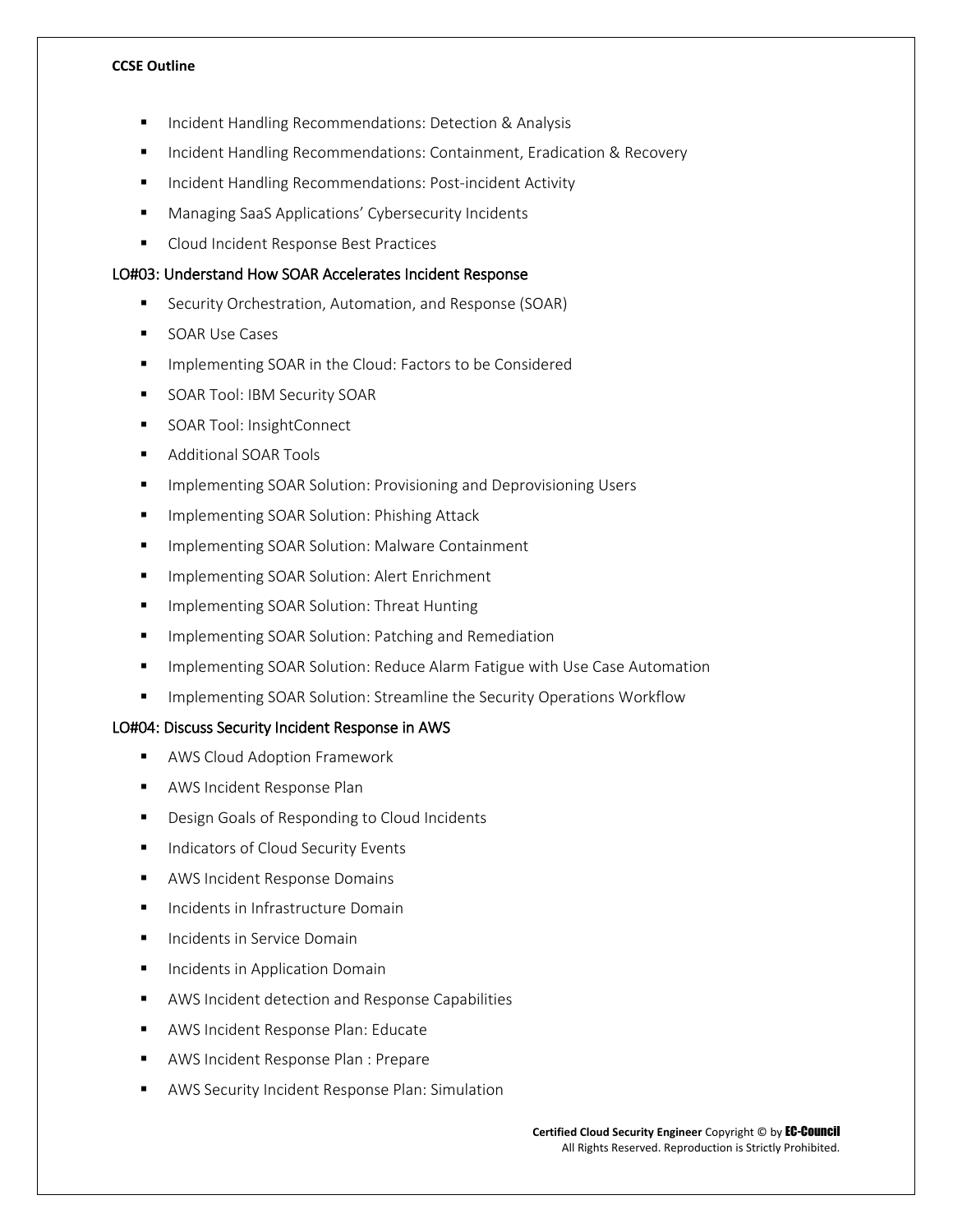- AWS Incident Response Plan: Iterate
- **AWS Incident Response Plan: Automate**

# LO#05: Discuss AWS Investigation and Detection Tools

- **AWS Investigation and Detection Tools**
- **AWS Investigation and Detection: Third-Party Tools**

## LO#06: Discuss Security Incident Response in Microsoft Azure Cloud

- **Azure Incident Response Lifecycle**
- **Preparation**
- **Set up Azure Security Center Security Contact**
- **Detection and Analysis**
- Use ASC Data Connector to Stream Alerts to Azure Sentinel
- **EXPORT ASC Alerts and Recommendations using the Export Feature to Identify Risks**
- Capture Network Flow Logs using Azure Network Watcher
- Capture Network Flow Logs using Azure Monitor
- **Use Azure VM's Snapshot Feature to Create a Snapshot of the Running System Disk**
- **Azure IR Features: Azure Security Center**
- **Azure IR Features: Azure Sentinel**
- **Investigate Incidents with Azure Sentinel**
- **Use Tags to Categorize Resources**
- **Containment, Recovery, and Eradication**
- **E** Configure Workflow Automation in Azure Security Center
- Set up Automated Threat Responses in Azure Security Center
- Set up Automated Threat Responses in Azure Sentinel
- **Azure IR Best Practices**

#### LO#07: Discuss Security Incident Response in Google Cloud Platform (GCP)

- Google Security Incident Detection and Response
- Google Data Incident Response Process
- Google Data Incident Response Team
- Google Incident Monitoring: Cloud Operations Suite
- **Incident Detection and Response: Security Command Centre**
- **E** Security Command Centre: Container Threat Detection
- Security Command Centre: Event Threat Detection
- Security Command Centre: Cloud Anomaly Detection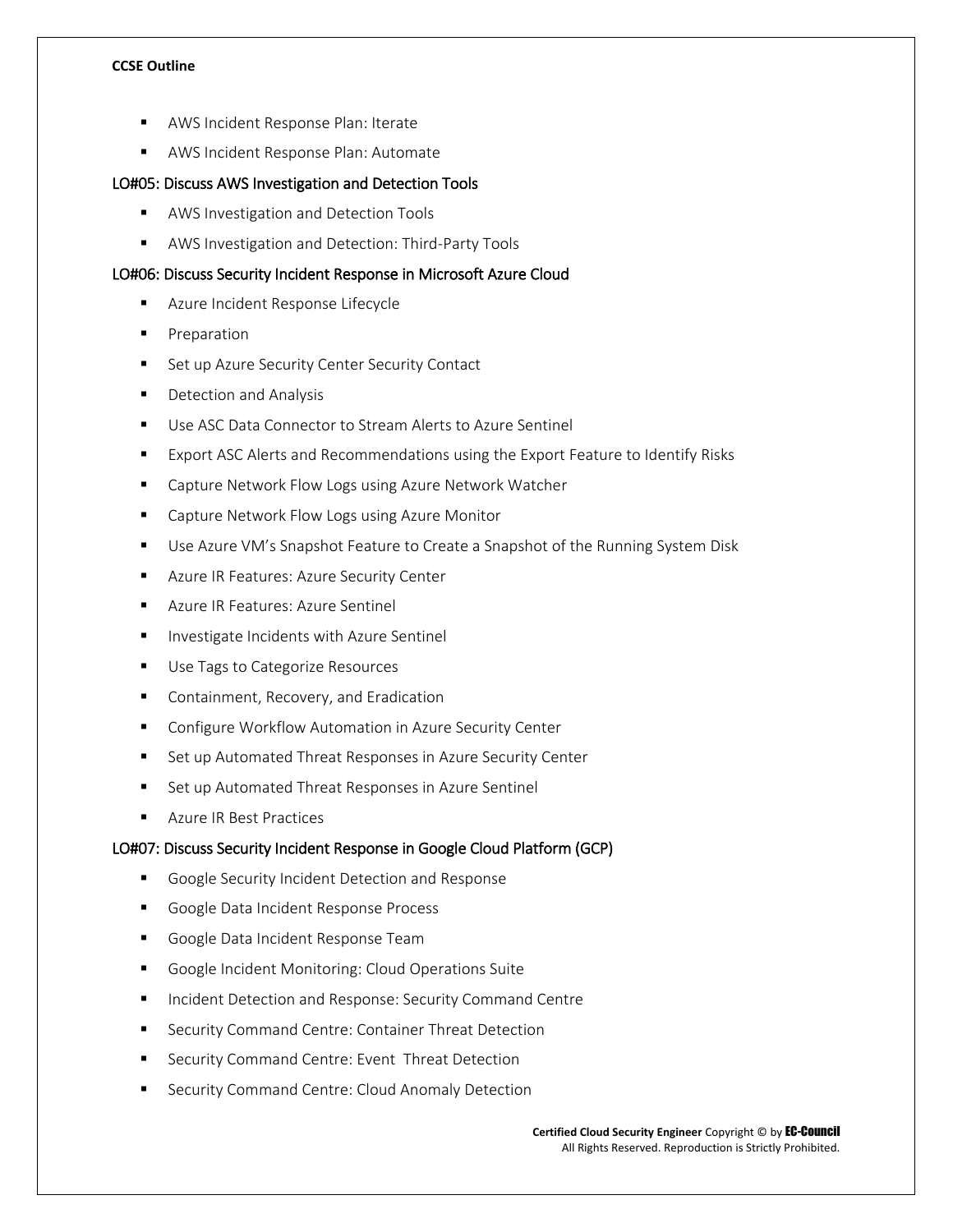- Security Command Centre: Security Health Analytics
- Security Command Centre: Web Security Scanner
- Packet Mirroring
- Automated Application Incident Response by Cloud Armor
- VPC Service Controls
- Google Cloud Status Dashboard
- Prevent, Detect and Respond to Threats with Security Command Centre Dashboard
- Responding to Misconfigurations with Security Health Analytics
- **•** Detecting Web Application Vulnerabilities with Cloud Web Security Scanner
- Setting Up Container Threat Detection in Security Command Centre
- **Detecting and Responding to threats with Event Threat Detection**
- **•** Detecting and Responding to Security Anomalies with Cloud Anomaly Detection
- Stopping Data Exfiltration using Cloud DLP
- Setting Up Packet Mirroring for Monitoring Vulnerabilities
- **VPC Flow Logging for Monitoring Network Packets**
- **Firewall Rules for Monitoring Network Traffic**
- **•** Detecting and Responding to Incidents via Cloud Monitoring

Exercise 01: Detecting Compromise of Sensitive Data in S3 Buckets with Amazon Macie

Exercise 02: Creating Activity Log Alerts with Azure Monitor

Exercise 03: Monitoring Network Traffic with VPC Flow Logs in GCP

Exercise 04: Detecting Incidents in GCP with Cloud Monitoring

# Module 08 Forensic Investigation in Cloud

#### LO#01: Discuss cloud forensics

- **Usage of Cloud Forensics**
- **Cloud Crimes**
- Cloud Forensics: Stakeholders and their Roles
- **Cloud Forensics Challenges: Architecture and Identification**
- **Cloud Forensics Challenges: Data Collection**
- **Cloud Forensics Challenges: Logs**
- **Cloud Forensics Challenges: Legal**
- **Cloud Forensics Challenges: Analysis**

# LO#02: Learn how to investigate security incidents in Amazon Web Services (AWS)

**F** Forensic Acquisition of Amazon EC2 Instance: Methodology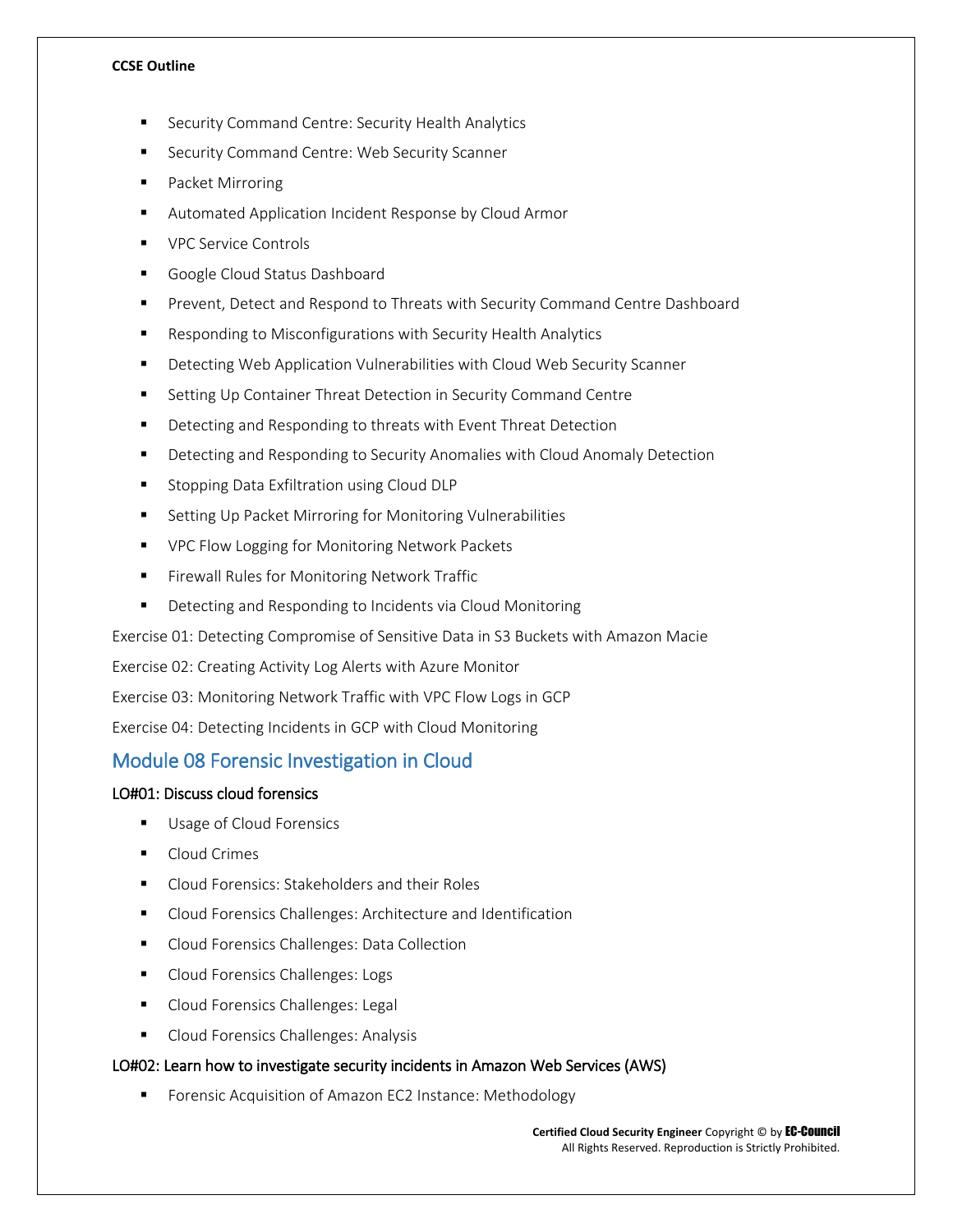- Step 1: Isolate the Compromised EC2 Instance
- Step 2: Take a Snapshot of the EC2 Instance
- **Step 3: Provision and Launch a Forensic Workstation**
- **Step 4: Create Evidence Volume from the Snapshot**
- Step 5: Attach the Evidence Volume to the Forensic Workstation
- **Step 6: Mount the Evidence Volume on the Forensic Workstation**
- Investigating Log Files: CloudWatch Logs
- **Investigating Log Files: S3 Server Access Logs**

#### LO#03: Learn how to investigate security incidents in Microsoft Azure

- Forensic Acquisition of VMs in Azure: Methodology
- **F** Forensic Acquisition of VMs in Azure: The Scenario
- Step 1: Create a Snapshot of the OS Disk of the Affected VM via Azure Portal
- Step 1: Create a Snapshot of the OS Disk of the Affected VM via Azure CLI
- Step 2: Copy the Snapshot to a Storage Account under a Different Resource Group
- Step 3: Delete the Snapshot from the Source Resource Group and Create a Backup Copy
- Step 4: Mount the Snapshot onto the Forensic Workstation
- **Analyze the Snapshot via Autopsy**
- Data Storage in Azure
- **Logs in Azure**

#### LO#04: Learn how to investigate security incidents in Google Cloud Platform (GCP)

- Google Cloud Platform (GCP) Forensics
- **Investigating a Security Incident in GCP: Methodology**
- Step 1: Collect All the Logs
- Step 2: Take a Snapshot of the Disk of Host VM
- Step 3: Restrict Access to the Host VM
- Step 4: Examine the Snapshot using Docker-Explorer
- Step 5: Redeploy the Container
- Step 6: Delete the Workload

Exercise 01: Examining Logs on Amazon CloudWatch Console

Exercise 02: Forensically Acquiring and Examining VM in Microsoft Azure

# Module 09: Business Continuity and Disaster Recovery in Cloud

# LO#01: Discuss Cloud Disaster Recovery and Business Continuity

**Cloud Disaster Recovery (CDR)**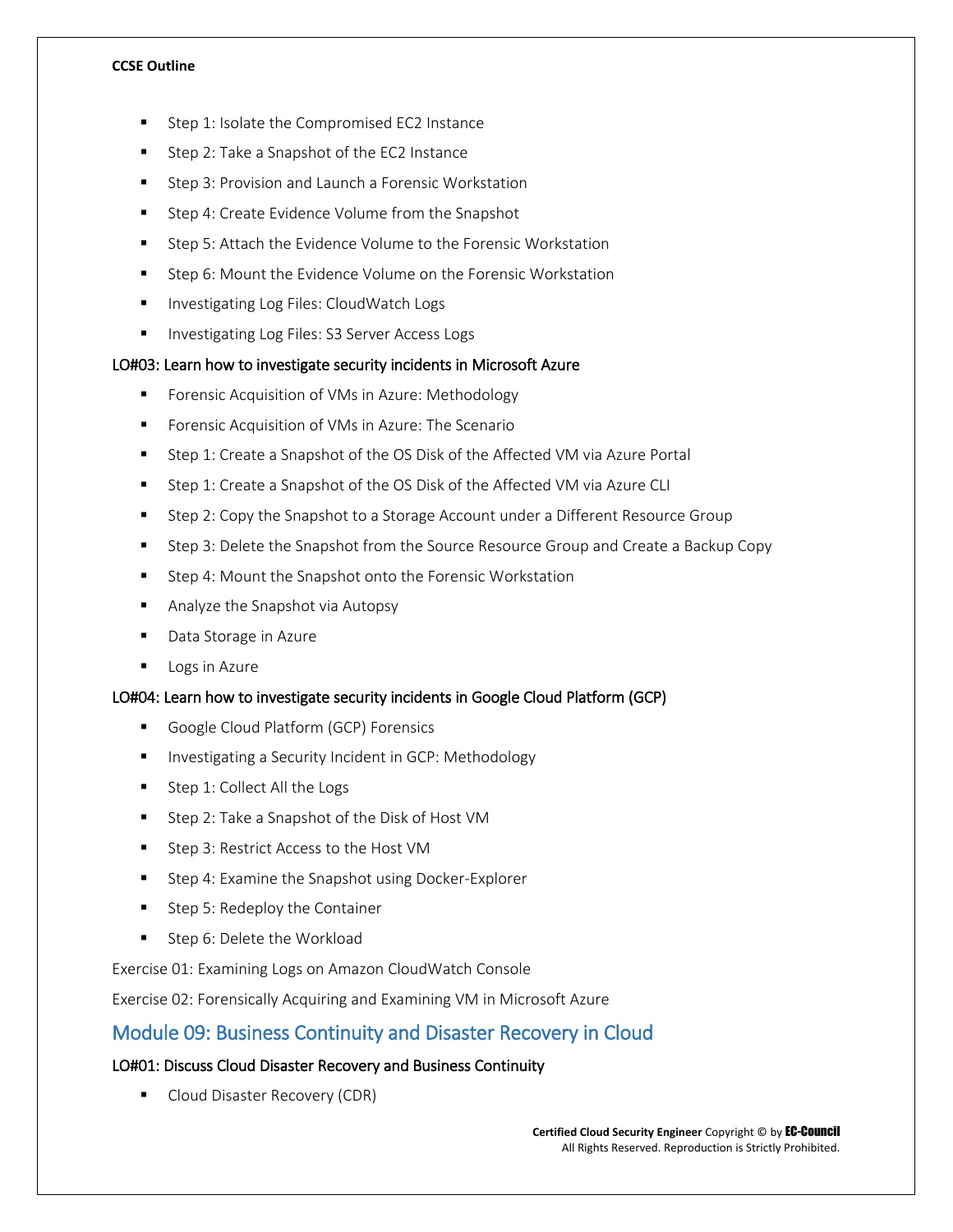- Disaster Recovery Objectives
- Cloud vs. Traditional Disaster Recovery
- **Disaster Recovery Plan (DRP) in Cloud**
- **Business Continuity in Cloud**
- **Business Impact Analysis and Risk Assessment**
- Backup and Disaster Recovery in Cloud
- **Cloud Disaster Recovery Options**
- **Disaster Recovery Sites**
- Fail over & Fail Back
- Role of Cloud Infrastructure in BC/DR
- Role of Software-Defined Infrastructure in BC/DR
- Role of Infostructure in BC/DR
- Role of Applistructure in BC/DR

# LO#02: Learn to Design Disaster Recovery and Business Continuity in Cloud

- **Designing a Disaster Recovery Plan in Cloud**
- **Designing a Business Continuity Plan in Cloud**
- Do's and Don'ts in Cloud Disaster Recovery Planning
- Cloud BC/DR Architecture for Services Already Hosted in the Cloud
- Cloud BC/DR Architecture for In-House/Traditional Non-Cloud Services
- **Cloud BC/DR Architecture for PaaS**
- Cloud BC/DR Architecture for laaS and SaaS
- **Disaster Recovery as a Service (DRaaS)**
- Cloud BC/DR Recovery as a Service (RaaS)
- **Business Continuity During Cloud Service Provider Outage**
- **Business Continuity Within the Cloud Provider**
- **Business Continuity for Private Cloud and Private Cloud Providers**
- **BCDR Implementation Guidelines**
- **Disaster Recovery Checklist**
- **Disaster Recovery (DR) Test**
- **Disaster Recovery (DR) Test: Factors & Checklist**

# LO#03: Learn to Architect Recovery and Resilience in AWS

- AWS DR Topology Map
- **Ascending Levels of DR Options**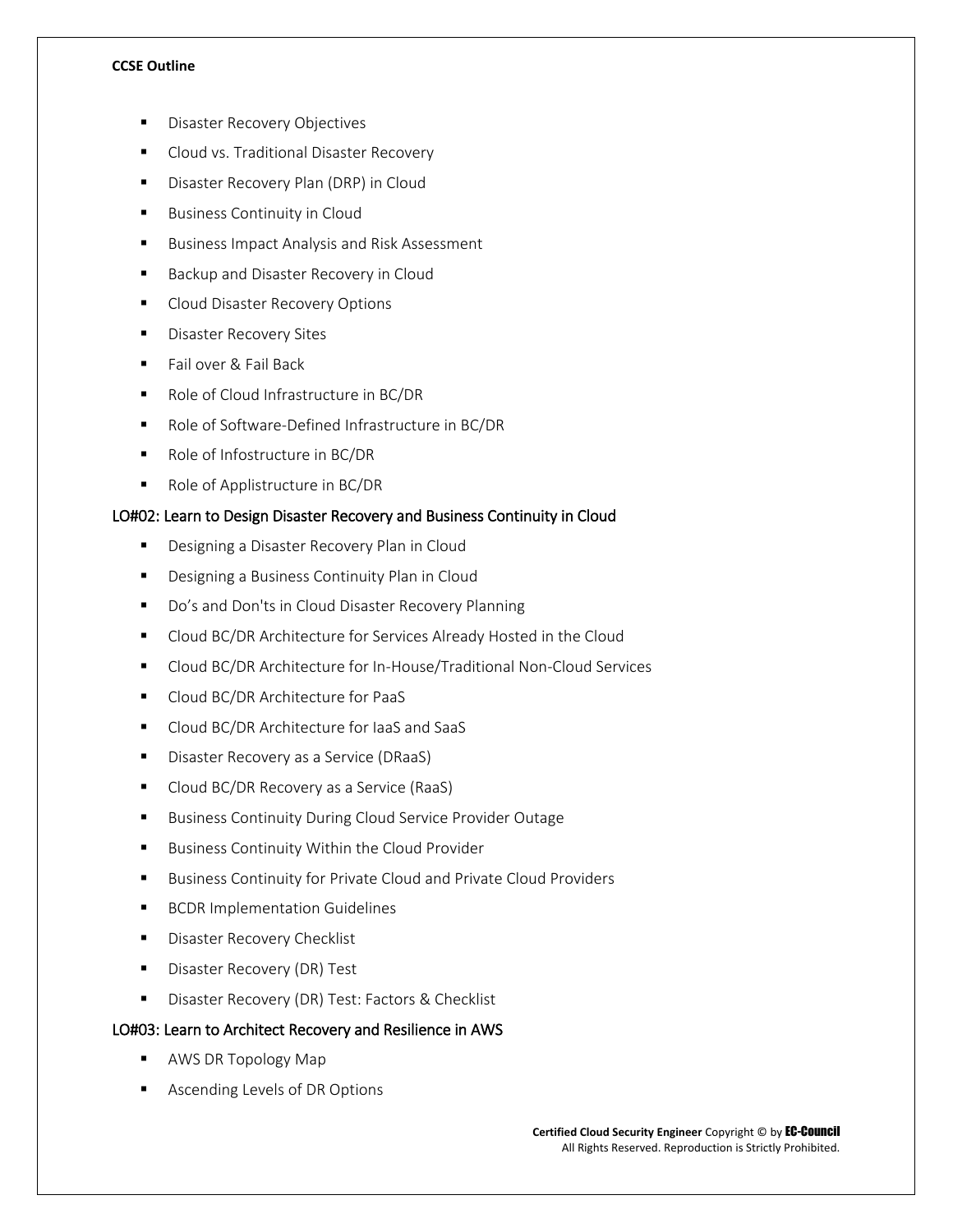- Backup and Restore Architecture
- Pilot Light Pattern
- **Warm Standby Architecture**
- Hot Multi-Site Architecture
- **AWS DR Features**
- AWS Disaster Recovery Features and Services: Deployment Orchestration
- AWS Disaster Recovery Features and Services: Database
- AWS Disaster Recovery Features and Services: Storage
- AWS Disaster Recovery Features and Services: Compute
- AWS Disaster Recovery Features and Services: Networking
- **•** Detection of Disaster Event in AWS
- **Testing Disaster Recovery in AWS**

# LO#04: Learn to Implement Recovery and Resilience in AWS

- Enable Point-in-Time Recovery in AWS DynamoDB Tables
- Create Full Backups of Tables in AWS DynamoDB
- Restore Full Backups of Tables in AWS DynamoDB
- **Enable Automatic Backup for RDS DB Instance**
- Create EBS Volume Backup as Snapshot
- **EXECUTE:** Check EBS Volumes Snapshots
- **Store the Copy of EBS Volume Snapshot in a Different Region**
- Restore Volume from EBS Snapshot
- **Enable Fast Snapshot Restore**
- Business Continuity Plan (BCP): Business Impact Analysis (BIA) and Risk Assessment
- **Tips for Developing a Robust Disaster Recovery Plan**
- Best Practices for AWS Disaster Recovery Planning
- AWS Partner Network (APN) Partners
- AWS Partner: Sungard Availability Services
- AWS Partner: Commvault
- **AWS BCDR Tool: CloudEndure Disaster Recovery**
- **AWS BCDR Tool: Zerto**
- **Additional AWS BCDR Tools**

# LO#05: Understand Business Continuity and Disaster Recovery in Microsoft Azure

■ Need for Microsoft Azure Disaster Recovery Service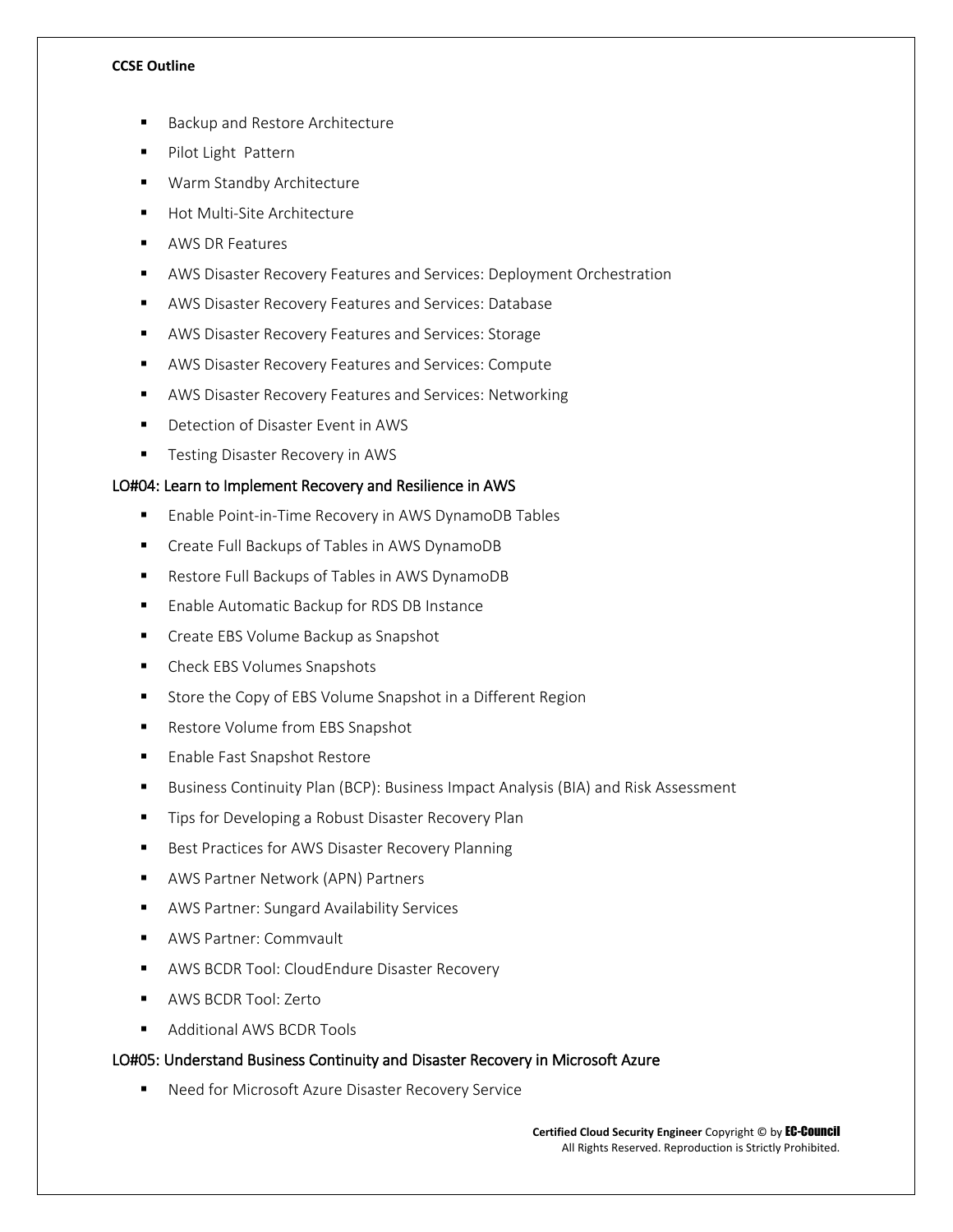- Azure Strategies for Business Continuity and Disaster Recovery
- Azure Backup Architecture
- Recovery Services Vault
- Security of Azure Backup
- **Azure File Sync**
- **E** Linux Application Consistent Backup
- Azure Backup: Restore-as-a-Service
- **Enhanced Security for Backups**
- Isolation and Access Control
- **Azure Backup Monitoring**
- **Azure Site Recovery**
- **Features of Site Recovery**
- How to Use Azure Site Recovery (ASR)
- **Safeguarding VMs Utilizing ASR**
- **Enterprise Benefits of Azure Disaster Recovery Services**
- **BCDR** in Azure Paired Regions
- **Azure Regional Outage Preparation**

# LO#06: Learn Disaster Recovery Configurations in Azure

- **Disaster Recovery Configuration in Azure**
- **E** Active-Active-Active (always-on) Configuration
- **Active-Active configuration**
- **Active-Hot standby configuration**
- **•** On-demand data recovery configuration

# LO#07: Learn to Implement BC/DR with Azure SQL Database

- **SQL Database BCDR Features**
- Capabilities of Azure SQL Database to Recover from an Outage
- Database restoration within the same Azure region
- Recover a database to the existing server

# LO#08: Learn to Configure BCDR for Azure Stack Edge VPN

- **BCDR** for Azure Stack Edge VPN: Configure failover to a paired region
- **BCDR** for Azure Stack Edge VPN: Recover from a failed Azure region

# LO#09: Understand Various Disaster Recovery Scenarios in Azure

**DR Scenario: Physical Server to Azure**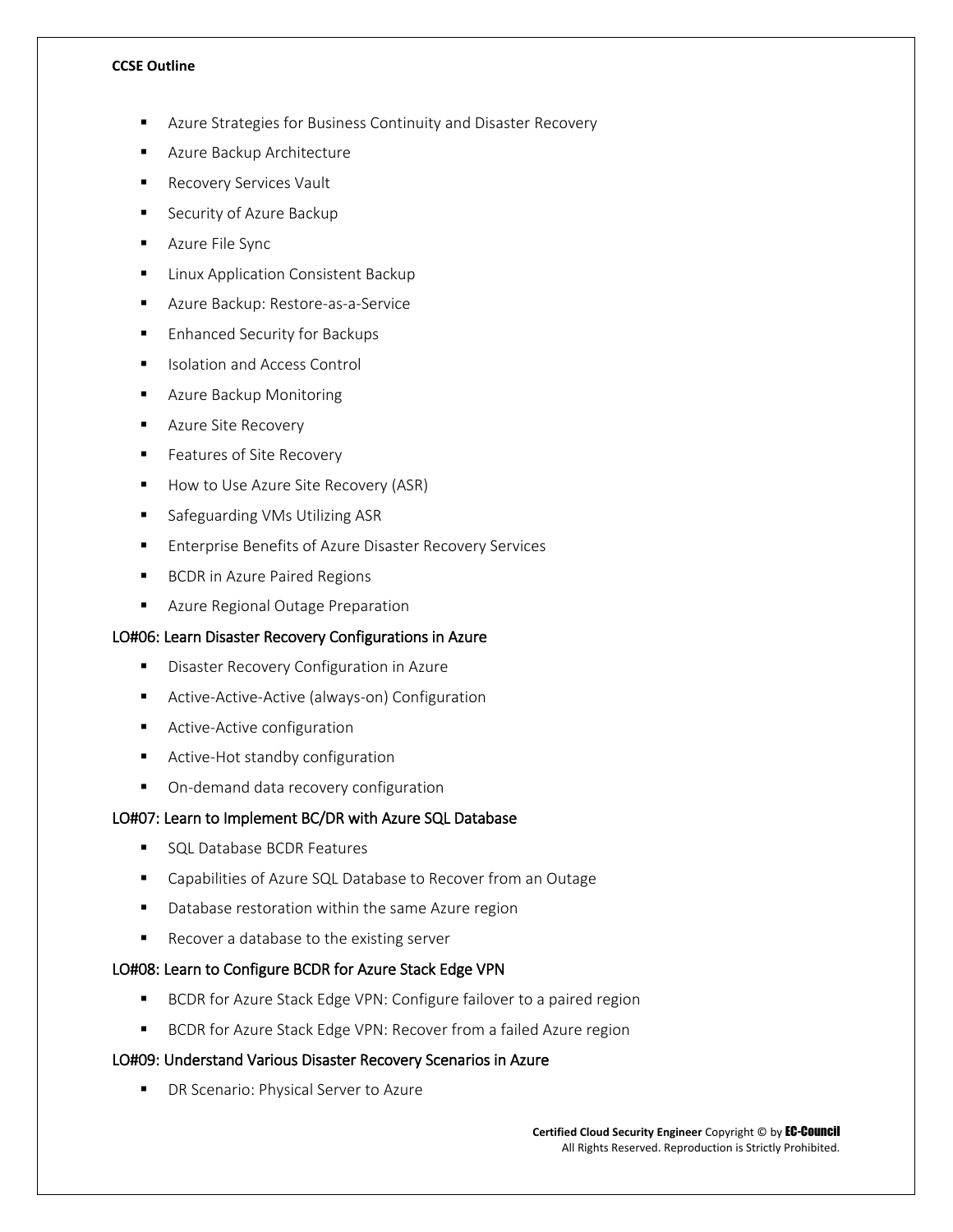- DR Scenario: VMware to Azure
- DR Scenario: Hyper-V to Azure
- **-** DR Scenario: Azure to Azure
- **DR Scenario: VMware/Physical Server to Azure**
- **DR Scenario: Hyper-V Replication to a Secondary Site**
- **Enterprise-Scale Business Continuity and Disaster Recovery**
- **Best Practices for Enterprise Scale Business Continuity and Disaster Recovery (BCDR)**
- **Backup and Disaster Recovery for Azure Applications**

# LO#10: Learn to Implement BCDR in Azure

- **Enable Automated Backups**
- **Enable Geo-Redundant Backups**
- **Enable Email Notifications for Backup Alerts**
- Verify Point in Time Restore (PITR) Backup Retention Period
- Configure and Enable Azure Backup Service for VM
- **EXP** Configure Azure SQL Database to Utilize Auto-Failover Groups
- **Configure Automatic Failover for Azure Cosmos DB**

# LO#11: Discuss Azure Partner Solutions for BCDR

- **veeam**
- **Commvault**
- Additional Partners Solutions for Implementing BCDR in Azure
- Best Practices of Azure Backup and Disaster Recovery

# LO#12: Discuss BC/DR in Google Cloud Platform (GCP)

- GCP Features for Business Continuity and Disaster Recovery
- GCP Tools/Services for DR Plan

# LO#13: Discuss GCP Resources for Disaster Recovery (DR) and Business Continuity Plan (BCP)

- GCP Services Utilized in BCDR
- Google Cloud Compute Features for BCDR
- Google Cloud Networking and Data Transfer Features for BCDR
- Google Cloud Management and Monitoring Features for BCDR
- Google Cloud Cross-Platform Tools for BCDR
- **Things to Consider While Planning a DR Architecture**

# LO#14: Understand Disaster Recovery for Data in GCP

**Disaster Recovery for Data in GCP**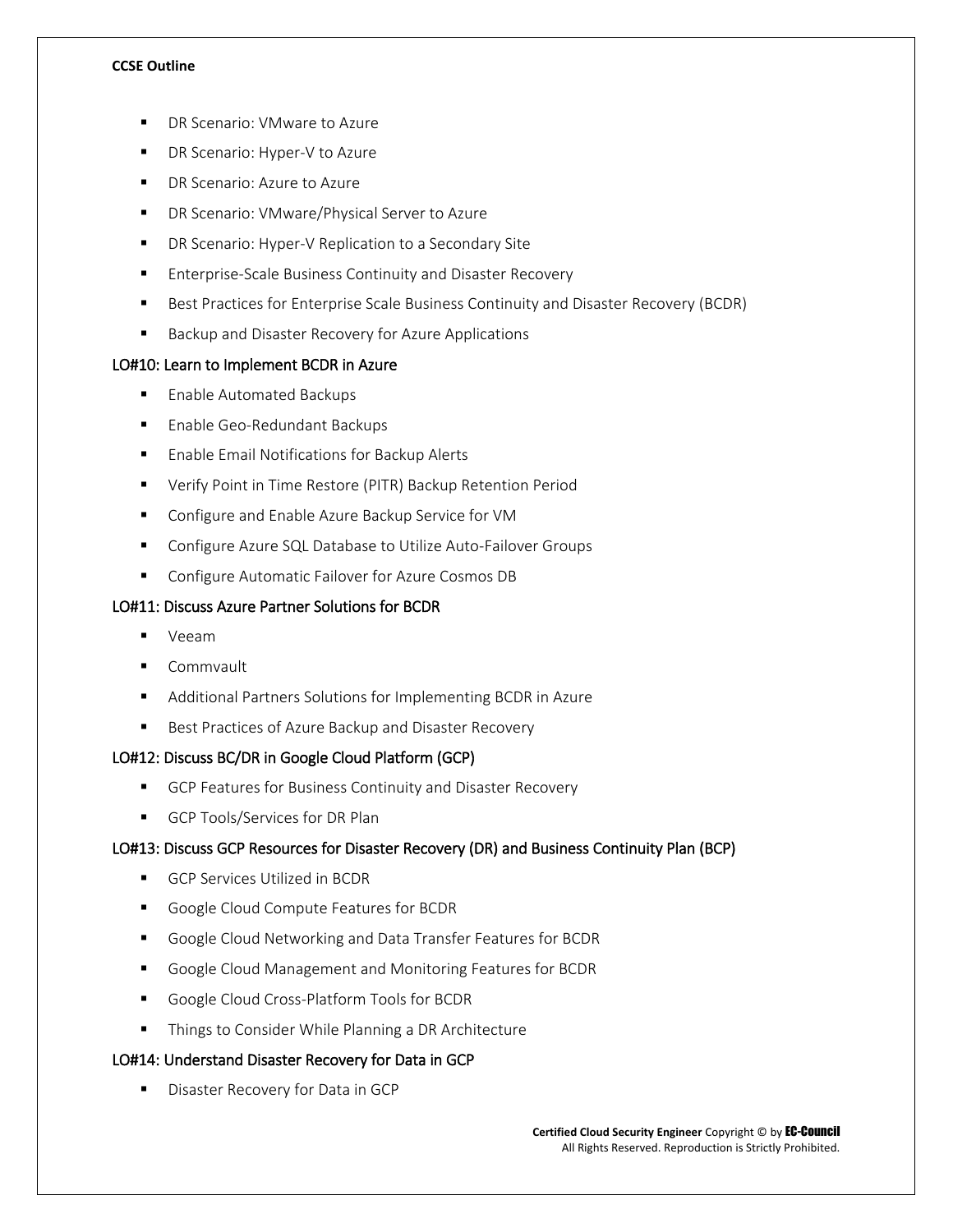- On-Premises Production Environment: Data Backup and Recovery
- On-Premises Production Environment: Database Backup and Recovery
- Google Cloud Production Environment: Data Backup and Recovery
- Google Cloud Production Environment: Database Backup and Recovery
- When the Production Environment is Another Cloud

## LO#15: Understand Disaster Recovery for Applications in GCP

- **Disaster Recovery for Applications**
- **EXP** Disaster Recovery and High-Availability Architectures for On-Premises Applications
- **EXECOVER ALCOVERY AND HIGH-AVAILABILITY Architectures for Applications on Google Cloud**

## LO#16: Learn to Architect DR for Cloud Infrastructure Outages

**EXECUTE:** Architect DR for Cloud Infrastructure Outages

# LO#17: Learn to Implement BCDR in Google Cloud Platform (GCP)

- **Enable Point-in-Time Recovery**
- **Create Read Replicas in GCP**
- **Initiate Failover in GCP**
- **Enable Replication in Cloud SQL Instances**
- Restoring an Instance from Backup
- Checking the Replication Status using Custom Dashboard
- **Perform Regional Migration of the Database**

# LO#18: Discuss Partners Solutions for Implementing BCDR in GCP

- Veeam for GCP BCDR
- **Actifio for GCP BCDR**
- Zerto for GCP BCDR
- Additional Partners Solutions for Implementing BCDR in GCP

Exercise 01: Implementing Backup of Amazon S3 Objects with Cross Region Replication

Exercise 02: Recovering EC2 Instance using AMI backup option

Exercise 03: Implementing Disaster Recovery in Azure using Storage Data Replication and Failover

Exercise 04: Implementing Backup and Restore of Virtual Machines with Azure Backup

Exercise 05: Creating Snapshot of a VM instance and Restoring the instance using the Snapshot in GCP

Exercise 06: Ensuring Service Availability with HTTP Load Balancing in GCP

# Module 10: Governance, Risk management, and Compliance in Cloud

# LO#01: Understand GRC in the Cloud

■ What is GRC in the cloud?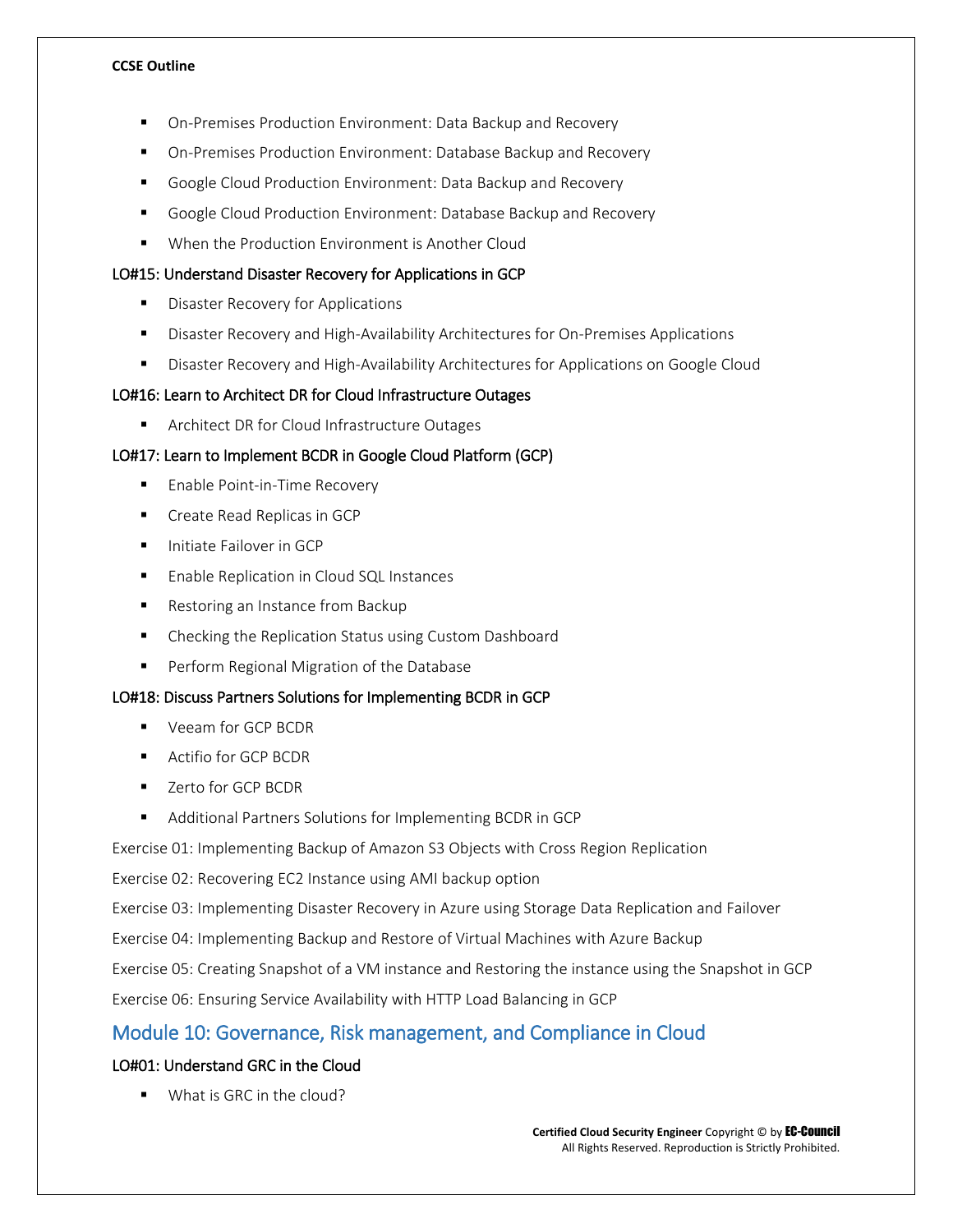- Why Does an Organization Need GRC?
- Benefits of GRC in the Cloud
- GRC Use Cases
- GRC Tools
- GRC Tool: StandardFusion
- GRC Tool: IBM OpenPages with Watson
- **Additional GRC Tools**
- Recommendations for Effective GRC in the Cloud

# LO#02: Discuss Cloud Governance

- **What is Cloud Governance?**
- Need for Cloud Governance
- **Importance of Cloud Governance**
- **Elements of Cloud Governance**
- **Cloud Computing Governance Principles**
- **EXEGY Objectives for Cloud Security Governance**
- **EXEC** Landscape of Governance Models and Standards
- Key Benefits of a Cloud Governance Framework
- **Cloud Computing Challenges for Governance**
- **Cloud Security Governance Challenges and Solutions**
- Cloud Computing Governance Processes
- **Cloud Computing Governance Process Pairs**
- **Cloud Computing Governance Roles**
- **E** Cloud Computing Governance Metrics
- Role of IT Governance in Cloud Computing
- **Upgrade and Publish Policies, Processes, and Procedures**
- **Disciplines of Cloud Governance**
- Information/Data Governance
- **Effect of Cloud Computing on Information/Data Governance Domain**
- Best Practices for Information/Data Governance

# LO#03: Learn to Implement and Maintain Governance for Cloud Computing

- How to Design and Implement a Cloud Governance Framework?
- Establishing Cloud Governance
- **Applying Cloud Computing Governance**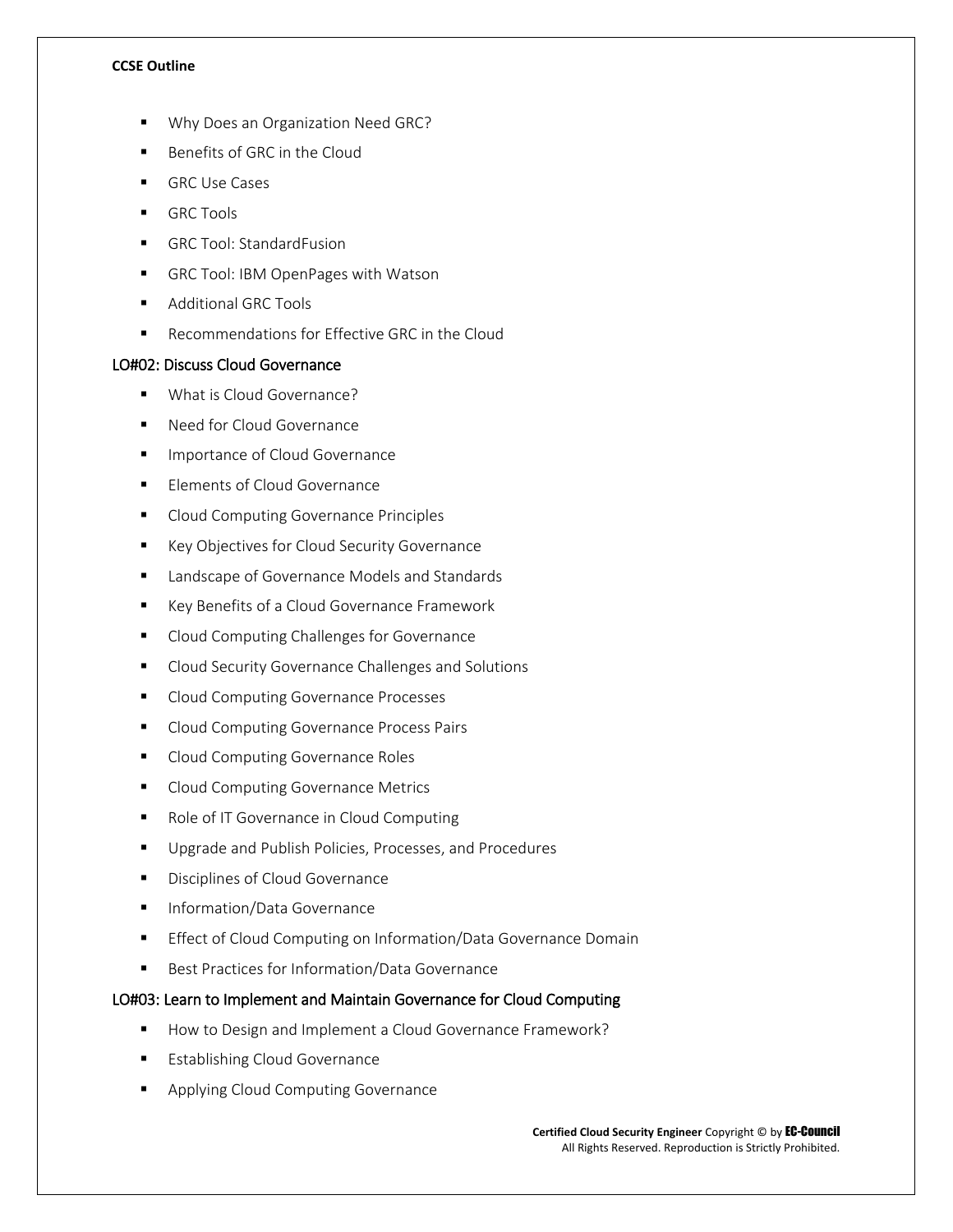- Implementing Governance as a New Concept
- Extending IT Governance Framework in Cloud with Cloud Governance Dial

## LO#04: Discuss Risk management in the Cloud

- **Cloud Computing Risks**
- **What is Cloud Risk Management?**
- Need for Risk Management in Cloud Computing
- Choices Involved in Managing Risk
- **Principles of Cloud Computing Risk**
- **E** Cloud Computing Risk Categories
- **Cloud Computing Risk Categories (Contd.)**
- Cloud Computing Risk Types
- **Enterprise Risk Management in Cloud Computing**
- Risk Mitigation
- Risk Management Metrics
- **Contracts and Service-level Agreements (SLAs)**
- Cloud Contract Design and Management for Outsourcing
- **If Identifying Appropriate Supply Chain and Vendor Management Processes**
- **Cloud Computing Certification**
- **EXP** CSA Security, Trust, and Assurance Registry (STAR) Supply Chain Risk

#### LO#05: Discuss Risk Management Framework and Process in the Cloud

- **Risk Management Framework**
- **E** Cloud Provider's Risk Management Process
- **Cloud Consumer's Risk Management Process**

#### LO#06: Understand Cloud Compliance

- **What is Cloud Compliance?**
- Steps to Compliance in the Cloud
- How to Maintain Cloud Compliance
- **Cloud Compliance Challenges**
- Consequences of Failure to Achieve Compliance
- **Maintaining Compliance When Working with the Cloud**
- **Tips for Better Cloud Compliance**
- Recommendations for Compliance Audits
- Cloud Compliance Checklist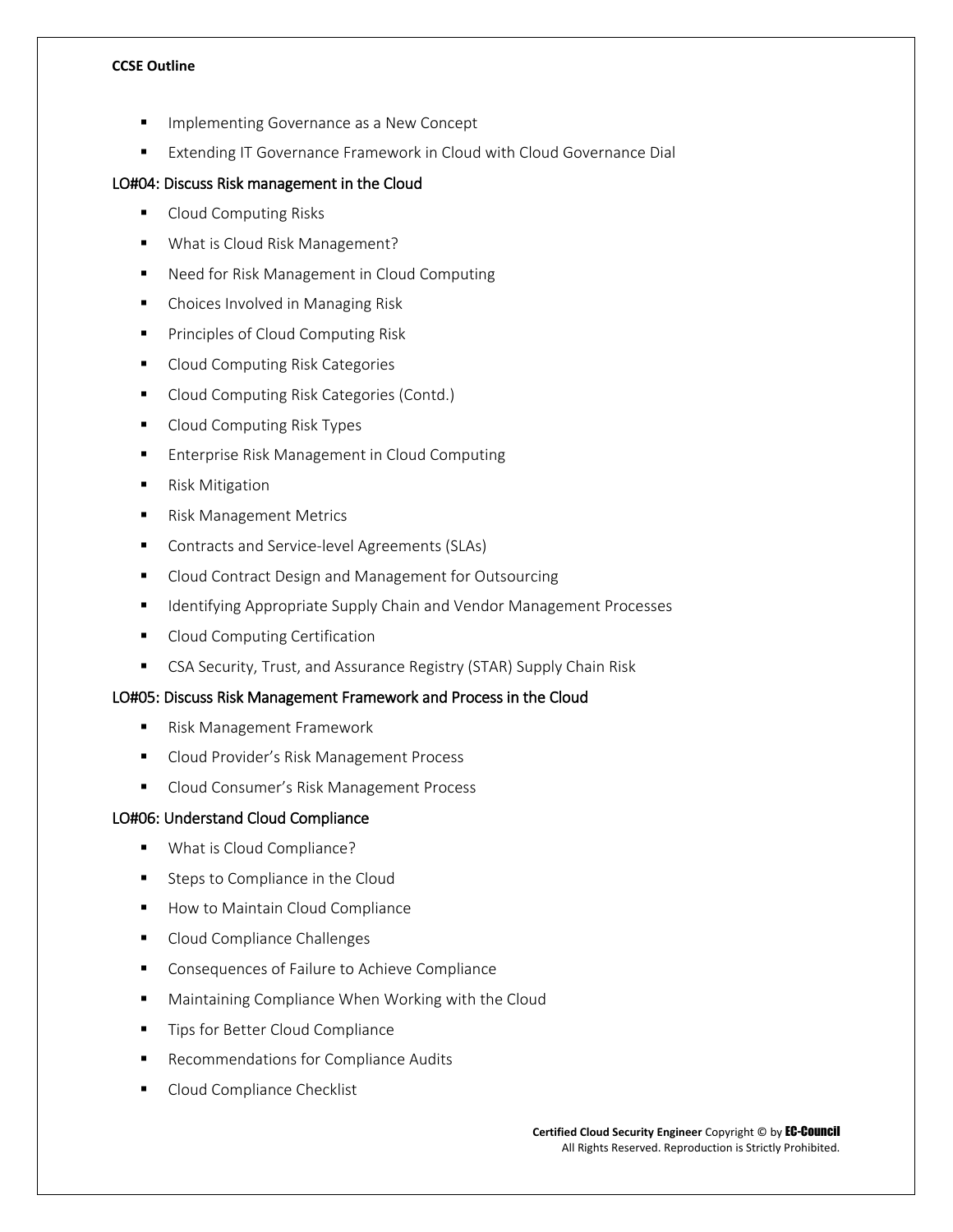- Cloud Compliance Frameworks: HIPAA
- Cloud Compliance Frameworks: GLBA
- **Cloud Compliance Frameworks: GDPR**
- **E** Cloud Compliance Frameworks: ITAR
- **Cloud Compliance Frameworks: FISMA**
- **Cloud Compliance Frameworks: FITARA**
- **Security Centric Frameworks: ISO 27001**
- **Security-centric Frameworks: NIST**
- **Security-centric Frameworks: CIS Controls**
- **Security-centric Frameworks: CSA STAR**
- Cloud Compliance Tool: CloudGuard Dome9
- **Cloud Compliance Tool: Lacework**

#### LO#07: Learn to Implement GRC in the cloud

- **Considerations for an Effective IT GRC Cloud Program**
- **Implementation of Cloud GRC**
- Best Practices for Effective GRC in the Cloud

## LO#08: Understand GRC in Amazon Web Services (AWS)

- AWS Security and Compliance Shared Responsibility Model
- Evaluating and Integrating AWS Controls
- **AWS Risk and Compliance Program**
- Governance in AWS
- **Steps to Implement Governance in AWS**
- Governance Tools in AWS
- **Governance Tools in AWS: AWS Console Mobile Application**
- Governance Tools in AWS: AWS License Manager
- Governance Tools in AWS: AWS Managed Services
- Risk Management in AWS
- Compliance in AWS
- **EXECUSTOMER Cloud Compliance Governance**
- **E** Automate Compliance with AWS CloudFormation

# LO#09: Understand GRC in Azure

- Azure Governance Features and Services
- **Azure Management Groups**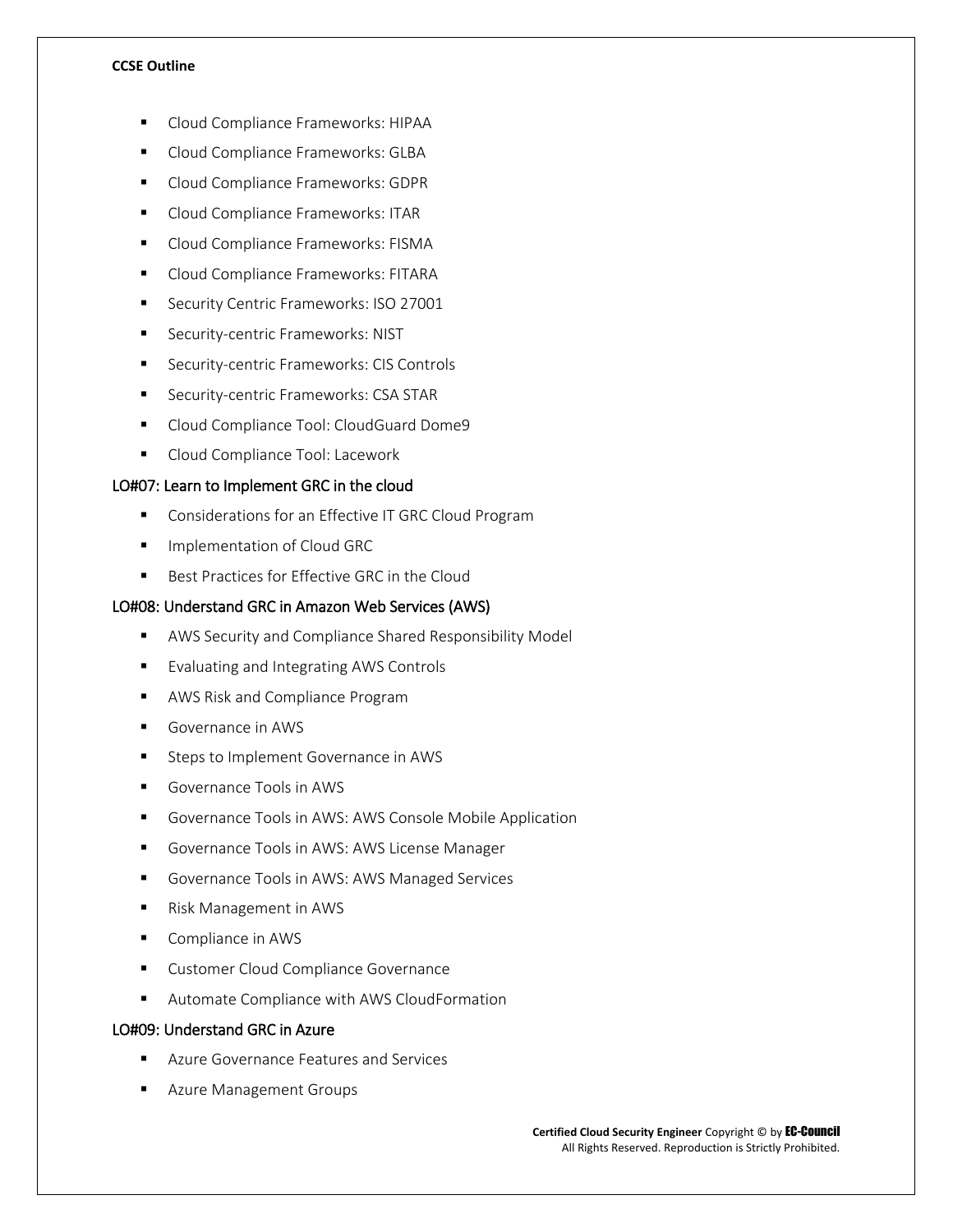- Azure Policy
- Azure Blueprints
- **Azure Resource Graph**
- Azure Cost Management
- **•** Operationalizing Azure Secure Score
- Prioritizing Investments on Security Best Practices
- Managing Connected Tenants
- **EXECLE** Clear Lines of Responsibility
- **Enterprise Segmentation Strategy**
- **Security Team Visibility**
- Assigning Privileges for Managing the Environment
- Assigning Privileges for Managing the Environment: Core Service Reference Permissions
- Assigning Privileges for Managing the Environment: Segment Reference Permissions
- Monitoring Identity Risk
- **Discovering and Remediating Common Risks**
- **IMPROM** Improving Regulatory Compliance with Azure Security Center

# LO#10: Understand GRC in Google Cloud Platform (GCP)

- **Inbuilt Features for Governance and Risk Management in GCP**
- GCP Governance and Risk Management Feature Cloud Discover: Security
- GCP Governance and Risk Management Feature Policy Intelligence
- **GCP Governance and Risk Management Feature Google Cloud Adoption Framework**
- GCP Governance and Risk Management Feature: G Suite Security Center
- Certifications, Audits, and Assessments in GCP
- Regulatory Compliances: HIPAA
- **Regulatory Compliances: GDPR**
- Other Regulatory Compliances
- Google Vault
- **EXECOMPLES** Compliance Reports Manager
- **Custom Governance**

Exercise 01: Restricting Deployment of S3 Buckets to a Specific Region using IAM Policy in AWS

Exercise 02: Investigating Compliance Findings using AWS Security Hub

Exercise 03: Enforcing Compliance by Assigning In-built Policy and Creating Custom Policy in Azure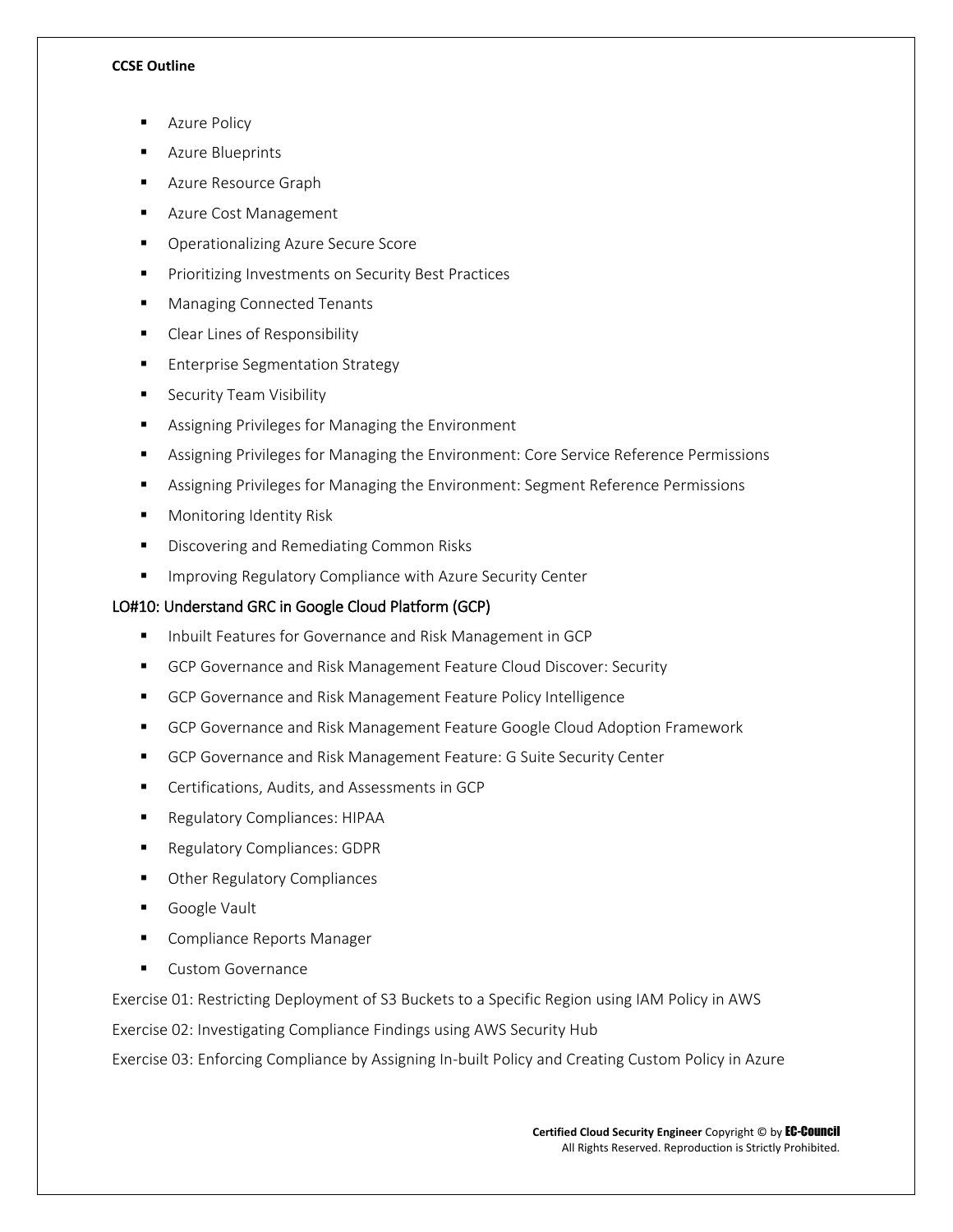# Module 11: Standards, Policies and Legal Issues in Cloud

# LO#01: Understand Laws Impacting Cloud Computing

- Legal Risks in Cloud Computing
- Laws Impacting Cloud Computing
- Legal Challenges in Cloud Computing
- Cloud Computing Legal Checklists/Checklist for Protection of Information
- **E** Cloud Computing Legal Checklists/Checklist for Contract Termination
- Cloud Computing Legal Checklists/Checklist for Liability
- **EXPLO** Cloud Computing Legal Checklists/Checklist for Performance management
- Cloud Computing Legal Checklists/Checklist for Handling Legal Issues in Cloud Provider Selection

# LO#02: Learn the Cloud Computing Standards

- Need for Standards in Cloud Environments
- What Should be Standardized?
- Benefits of Standardized Policies
- **Cloud Security Standards: PCI DSS**
- Cloud Security Standards: ITU-T X.1601
- Cloud Security Standards ISO/IEC 27017
- **Cloud Security Standards: ISO/IEC 27018**
- **Cloud Security Standards: NIST**
- Cloud Security Standards: CSA Cloud Controls Matrix (CSA CCM)
- **Cloud Security Standards: SAML 2.0**
- Cloud Security Standards: Open Virtualization Format (OVF)
- Cloud Security Standards: Open Cloud Computing Interface (OCCI)
- Cloud Security Standards: Cloud Data Management Interface (CDMI)
- Role of Cloud Standard Organizations
- Activities of Different Cloud Standard Organizations
- **The Combut Computed Standard in Development of Standards for Cloud Computing**
- Cloud Standards Organizations: National Institute of Standards and Technology (NIST)
- Cloud Standards Organizations: Cloud Security Alliance (CSA)
- Cloud Standards Organizations: Distributed Management Task Force (DMTF)
- Cloud Standards Organizations: Open Cloud Consortium (OCC)
- Cloud Standards Organizations: Open Grid Forum (OGF)
- Cloud Standards Organizations: The Object Management Group (OMG)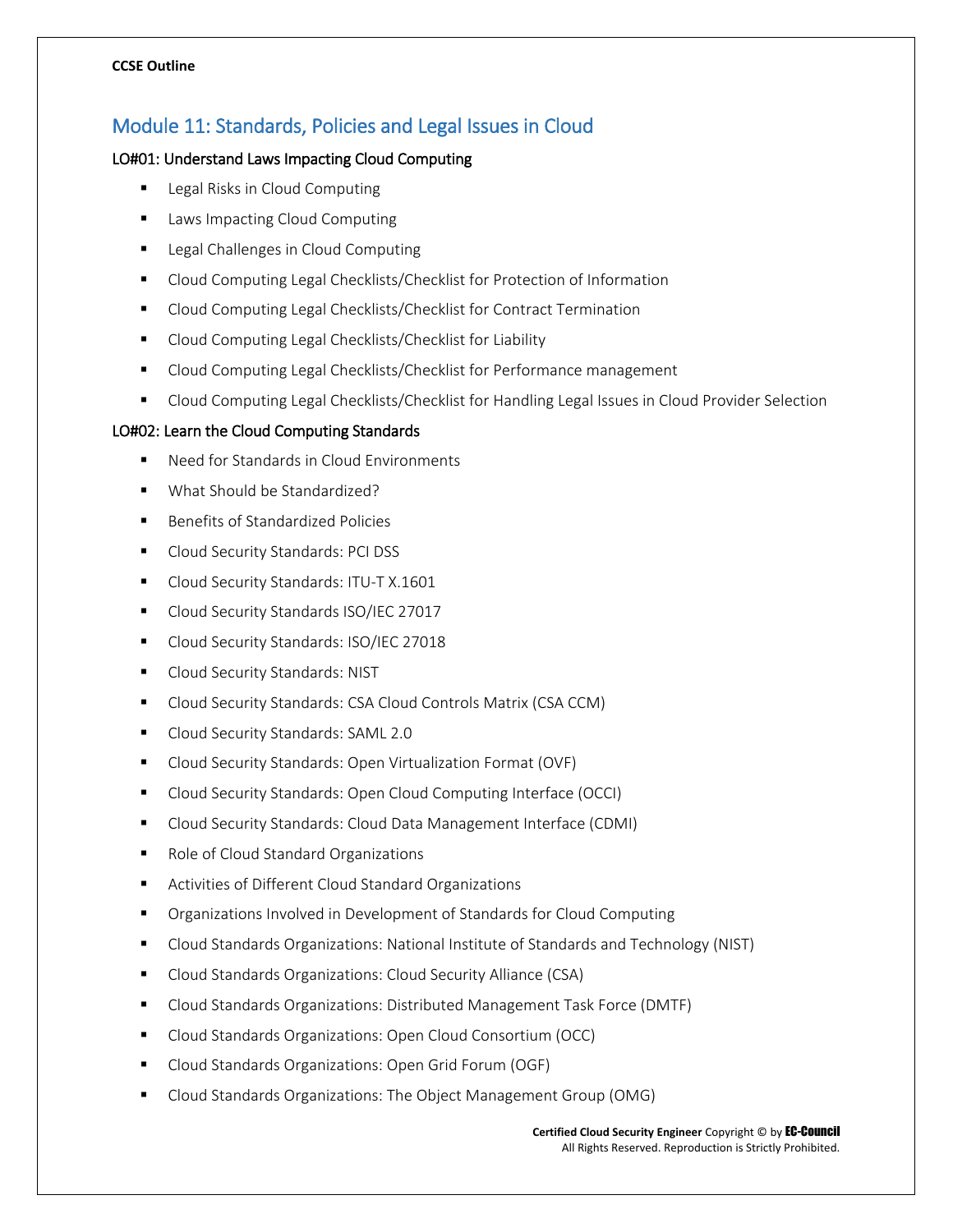- Cloud Standards Working Committees: Storage Networking Industry Association (SNIA)
- Cloud Standards Organizations: Institute of Electrical and Electronics Engineers (IEEE)
- Cloud Standards Organizations: European Telecommunications Standards Institute (ETSI)
- Cloud Standards Organizations: Organization for the Advancement of Structured Information Standards (OASIS)

# LO#03: Describe the Legal Frameworks for Data Protection and Privacy

- Legal Frameworks for Data Protection and Privacy
- **Features of Legal Frameworks for Data Protection and Privacy**
- **Regional Legal Frameworks: Asia-Pacific Region**
- Regional Legal Frameworks: European Union And European Economic Area
- Regional Legal Frameworks: The Americas
- Contracts and Provider Selection
- **Electronic Discovery**
- **EXECOMMEND** Recommendations for Handling Legal Issues, Cloud Contracts, and e-Discovery

# LO#04: Learn Audit Planning and Reporting in the Cloud

- **Cloud Computing Audit**
- **Potential Impact of Cloud Auditing on the Organization**
- Scope, Objectives, and Context of Cloud Auditing for Audit Planning
- **Testing Methods in Cloud Auditing**
- Sample Audit Tests/Procedures
- **Internal Audit**
- **Diectives of Internal Audits and Internal Auditors**
- **E** Cloud-specific Auditing Challenges
- **EXECUTE:** Standards Applicable to Cloud Security Auditing
- **Gap Analysis**

# LO#05: Describe Outsourcing and Vendor Management

- Cloud Computing Contracts
- Questions to Ask Before Signing a Cloud Computing Contract
- Non-Negotiable Contracts
- **In Itsues with Subcontracts**
- **Business Continuity and Interoperability Issues**
- **Best Practices for Cloud Computing Contracts**
- **Contract requirements for Cloud Security**